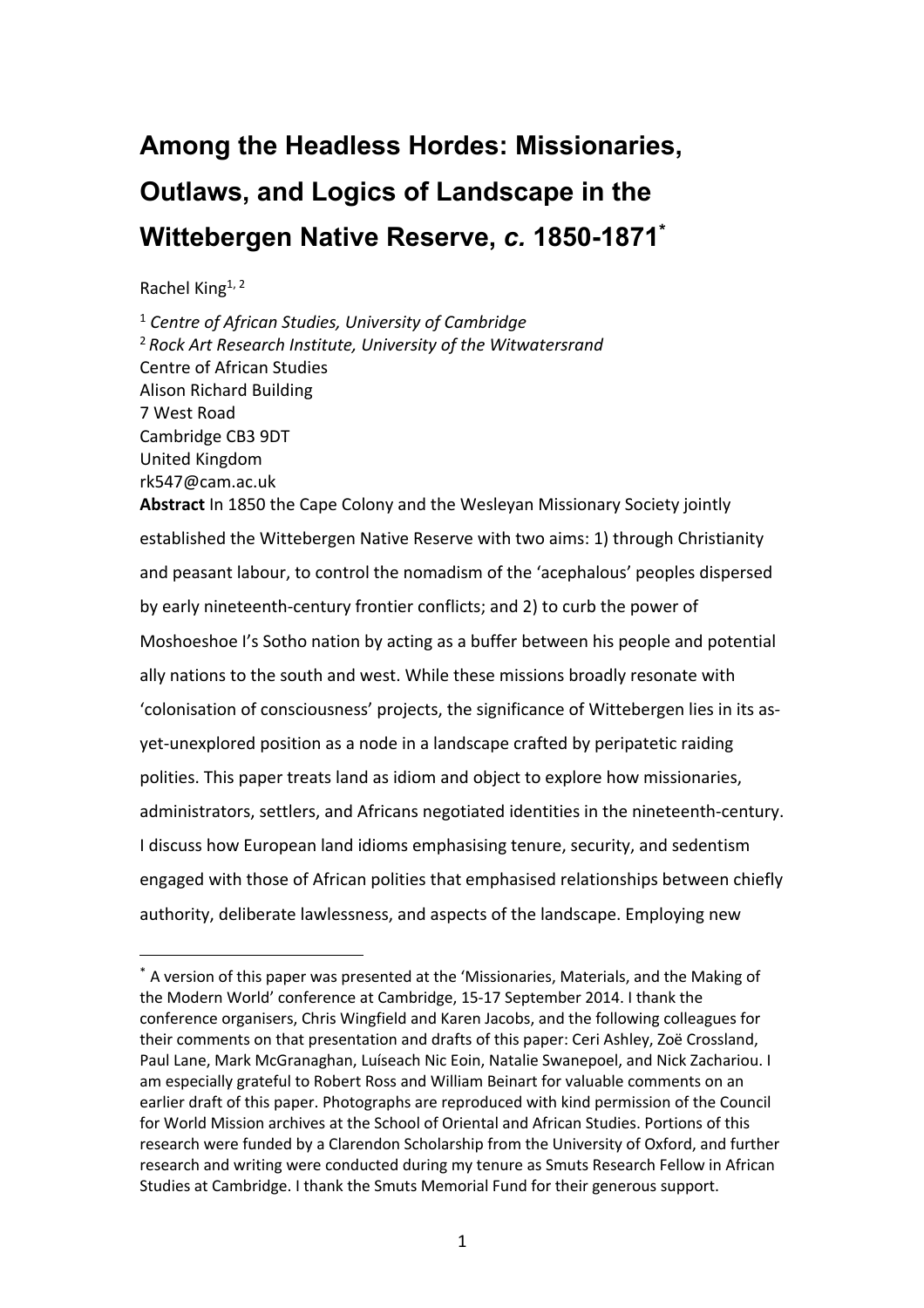material and archival perspectives, this paper explores how Wittebergen's fields, mountains, and homesteads became the terms of a debate linking land tenure with social identities and lawlessness.

*Keywords: Wittebergen Native Reserve, Basutoland, Wesleyan Missionary Society, land tenure, Basotho, BaPhuthi*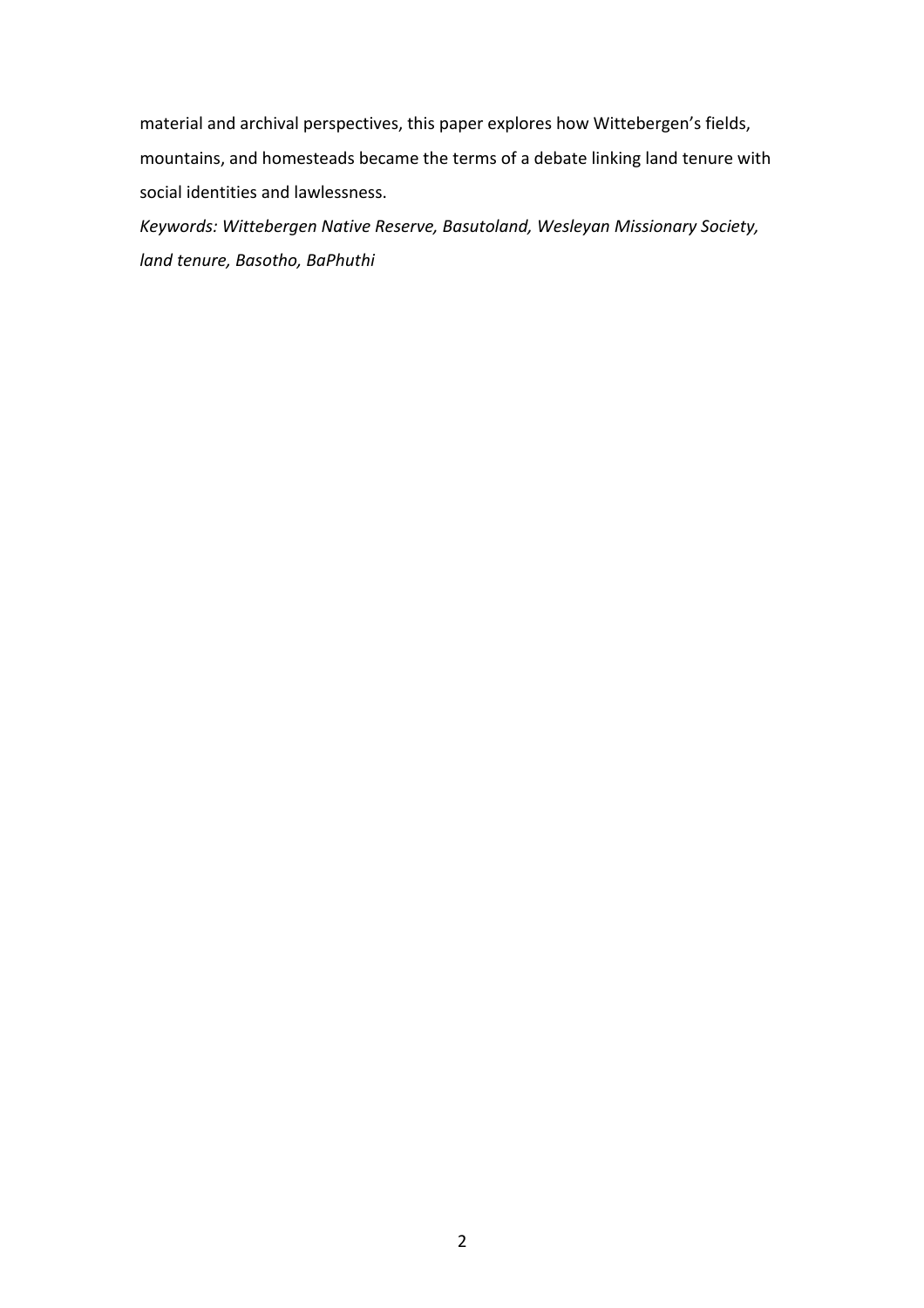#### **1. Introduction**

I saw you at the top of your rock scarps, in a natural fortress [...] I gave you a beautiful country [...] You, Morosi, when I raised you you were a *Moroa*, you'd hardly a skin to cover your body. – Moshoeshoe I, 1847<sup>1</sup>

A few years ago this country was a dark corner unsafe for the habitation of civilized man, only the resort of Bushmen and banditti who made inroads into the Colony, now converted into a fruitful field.  $-$  J.P. Bertram,  $1849<sup>2</sup>$ 

These statements speak volumes about, among other issues, land; not only as property, raw capital, or as physical and environmental features but as something experienced subjectively. Moshoeshoe's statement – which carried some rhetorical weight – referred to land as the difference between a chief and a *Moroa* (Sesotho, 'Bushman'). Moorosi and his polity led a fairly peripatetic way of life while maintaining settlements and herds of cattle, $3$  but without rights to land emanating from a paramount chief they remained *Baroa*. In his letter to his Wesleyan brethren in London, Bertram described how the Wittebergen mission station calmed an area troubled by cattle raiding by sowing the seeds of growth – figuratively and literally, as Wittebergen's agricultural success contributed directly to its spiritual success. In both men's words, land is a way of talking about authority, aspiration, and disorder. Talk of land is also talk of mobility: how people moved through a landscape, and how these movements related to settlement and unrest. Land is both idiom and object: its use, allocation, physicality, and perception all influenced the ways in which people thought about, for instance, security, labour, and Christianisation. These three themes run through this essay. At its core is the proposal that an archaeological perspective on land and mobility can provide insight into the logics of how people moved through and assembled the world around them. As I explain shortly, this does approach does not necessarily privilege excavated remains but rather offers a way of engaging with archival and material sources. The Wittebergen Native Reserve (Figure 1) in the mid- to late-nineteenth century (ultimately incorporated into the Herschel District) offers a useful theatre in which to explore these ideas. The Reserve's administration (by officials) and ministration (by missionaries) aimed to spatially group residents based on idealised ethnic affiliation and encourage them to become settled, commercially-oriented farmers. In so doing, the Reserve would function as both a source of native labour and a check on the ability of chiefs to recruit followers and power. Mobility and itinerancy were

<sup>1</sup> C. Schrumpf, 'Assemblée national à Béthesda', *Journal des Missions Évangéliques*, 1847, p. 294-295, translation mine.

<sup>&</sup>lt;sup>2</sup> SOAS Wesleyan Methodist Missionary Society (hereafter WMMS), FBN 20, Box 315, J.P. Bertram to Secretaries General of the WMS, 9 November 1849.

 $3$  R. King and S. Challis, 'The Interior World of the Nineteenth-Century Maloti-Drakensberg Mountains', *Journal of African History* (in press).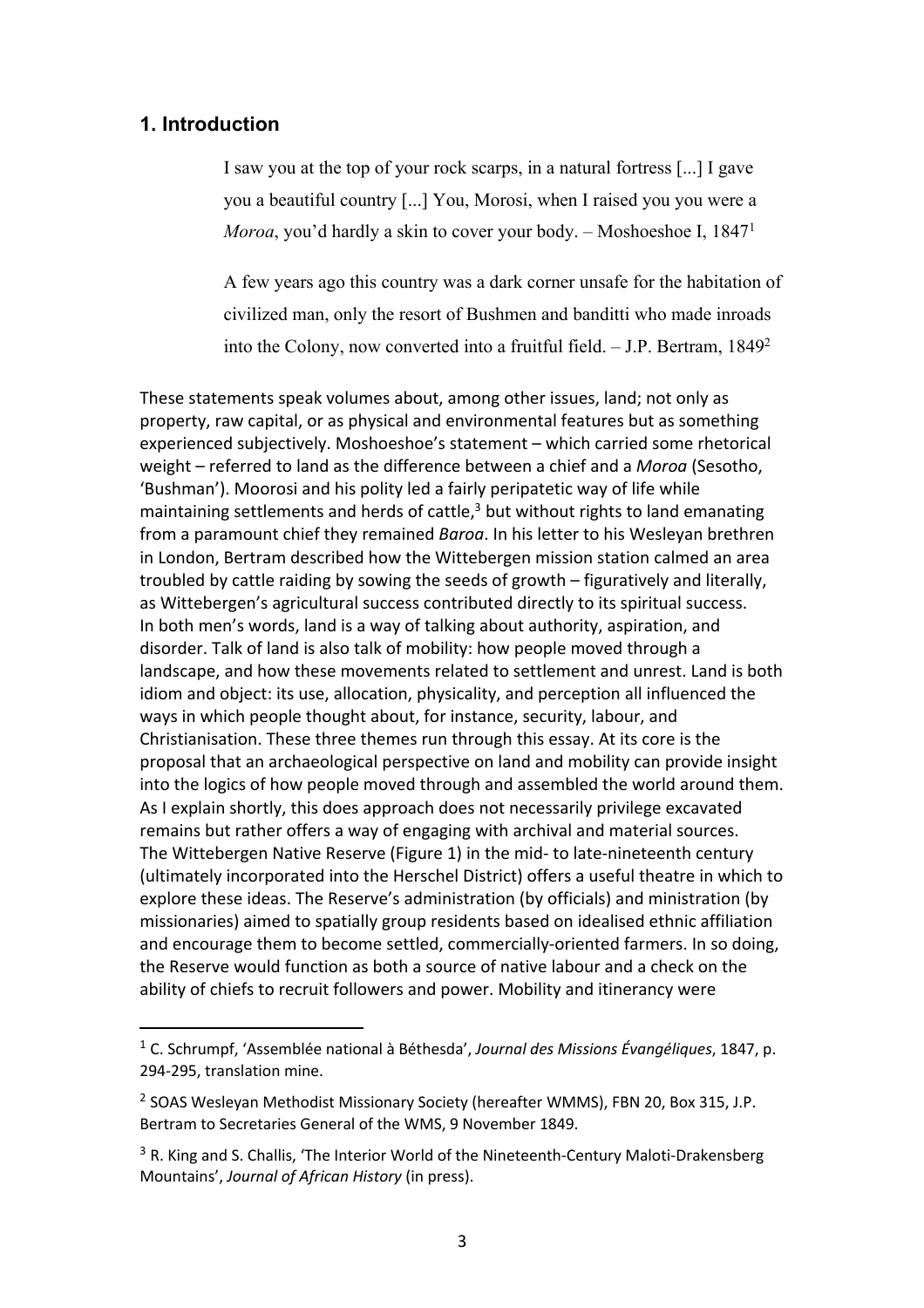incompatible with these aims: people who refused to settle, become agriculturally productive, and cease raiding cattle within and around the Reserve were designated as squatters and undesirables. However, Wittebergen was established within a landscape that for many was characterised by precisely this sort of undesirable mobility. As with many places in southern Africa, the area around the Reserve was a major thoroughfare for cattle raiders and people seeking to distance themselves from the violent conflicts on the edges of the eastern Cape, the Orange Free State, and Moshoeshoe's BaSotho chiefdom. The mis-alignment of these 'logics of landscape' created opportunities for those within and around the Reserve to engage with ideas about mobility and settlement through their use of the physical and built environment, and transgressing the Reserve's borders.

That space and land (its arrogation, administration, and conceptualisation) are linked to the making of social categories and governance has a notorious pedigree in southern Africa, from early explorers to the Bantustans of the apartheid regime. Nineteenth-century native reserves became part of a tradition of state-sanctioned spaces in which land and mobility were contested, and where behaviours and subsistence within those spaces were (theoretically) regulated.<sup>4</sup> In this sense, Wittebergen was part of a process that Lindsay Braun has dubbed 'cadastralisation', which drew in missionaries and government alike.<sup>5</sup> As the colony and cadaster expanded east from Cape Town, the latter offered a powerful means of rendering the peoples of the frontier and beyond intelligible, and by extension manageable. Spatially demarcating people according to ethnic affiliation made the complexities of African polities legible to colonial authorities. Thus tribalised and territorialised, these peoples could be induced to shift their conceptions of land from (much reified) traditional, communal resource to alienable commodity.

Inasmuch as space could be planned by those with the power to do so, others could of course have different perceptions of land and space that were subject to distortion or mis-perception by those doing the planning.<sup>6</sup> Historical geographers remind us that taking space as a subject of enquiry enables an understanding of 'how [people] generate a sense of […] identity and how they narrate and situate their own histories', especially in a colonial *milieu*. <sup>7</sup> Colony and mission established themselves in a world with multiple logics of land use and rights, flexible borders, changeable toponyms, and different meanings attached to mobility and sedentism. Missionaries and officials attempting to make sense of these settings had to contend

<sup>4</sup> A. Lester, 'Settlers, the State, and Colonial Power: The Colonization of Queen Adelaide Province, 1834-1837', *Journal of African History*, 39, 2 (July 1998); R. Ross, *The Borders of Race in Colonial South Africa: The Kat River Settlement, 1829-1856* (Cambridge, Cambridge University Press, 2014).

<sup>5</sup> L.F. Braun, *Colonial Survey and Native Landscapes in Rural South Africa, 1850-1913* (Leiden, Brill, 2015.

<sup>6</sup> E.g. H. Lefebvre, *The Production of Space*, trans. D. Nicholson-Smith (Malden, MA, Blackwell, 1991), p. 62-63.

<sup>7</sup> A.P. Hudson, *Creek Paths and Federal Roads: Indians, Settlers, and Slaves and the Making of the American South* (Chapel Hill, University of North Carolina Press, 2010), p. 2.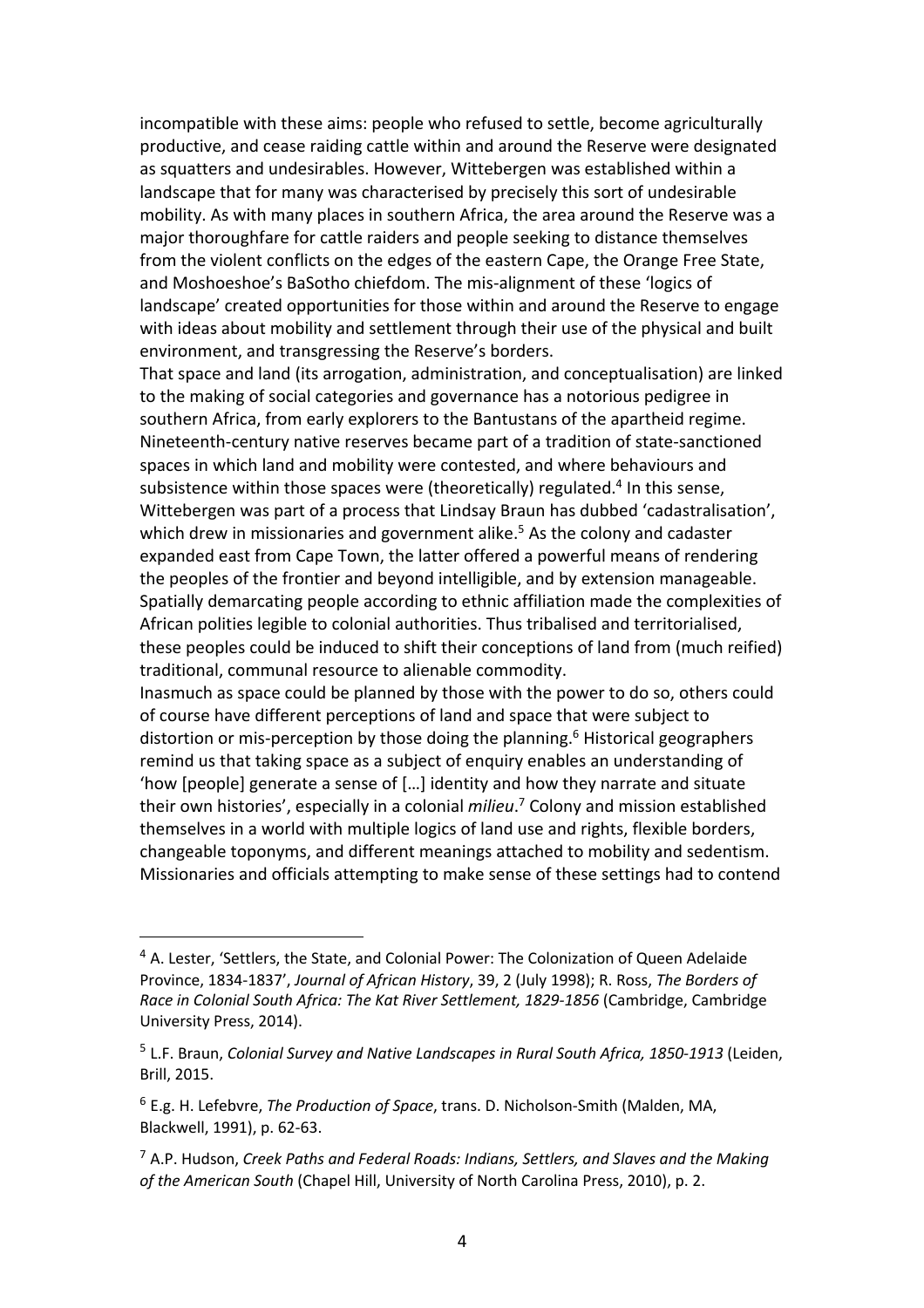with these many local creations of land through both memory and use.<sup>8</sup> These actors had beliefs regarding space, mobility, and identity that were enacted within Wittebergen, and that are accessible through archival and archaeological approaches.

This brings me to what makes my discussion archaeological – its focus on land as both constructing and constructed. I do not mean this in an environmentally deterministic sense, but rather to describe how landscapes (past and present) are composed of dynamic relationships between humans and non-humans, organics and inorganics, and that these relationships constituted perceptions of land and environment. An archaeological view considers how moving through a landscape was a way of thinking about that landscape, its elements, affordances, and affective abilities. This position does not necessarily presume that people interacted with or traversed landscapes according to a pre-existing mental template; it allows for these interactions and movements to constitute a process of creation, of information gathering, of figuring things out.<sup>9</sup> These experiences varied among individuals and communities; the resulting mis-perceptions or mis-alignments offer opportunities to observe different sorts of intelligence about the world and one's place in it. This mode of enquiry, then, is positioned to take land as its subject across a range of source materials – objects, topography, architecture, texts, and photography – while being attentive to the differences and disparities between these.<sup>10</sup> In focusing on Wittebergen, my discussion is situated amidst earlier treatments by William Beinart, Colin Bundy, and Helen Bradford.<sup>11</sup> Here, I want to tie together these conversations and give Wittebergen's missionaries a more full treatment than they have enjoyed hitherto. I take Wittebergen as an opportunity to explore how land and space emerged as key idioms referencing settlement, mobility, Christianity, labour, and security amidst imperfect knowledge of African politics.

<sup>8</sup> R.B. Craib, *Cartographic Mexico: A History of State Fixations and Fugitive Landscapes* (Durham, Duke University Press, 2004), p. 11-12.

<sup>9</sup> N. Thrift, 'Intensities of Feeling: Towards a Spatial Politics of Affect', *Geografiska Annaler*, 86 B (2004).

 $10$  Space does not permit elaboration on theoretical frameworks. Archaeologists will note that I draw on discussions tying together landscape phenomenology and affective fields. E.g. B. Voss, *The Archaeology of Ethnogenesis: Race and Sexuality in Colonial San Francisco*  (Berkeley, University of California Press, 2008), p. 147-151; O. Harris, 'Emotional and Mnemonic Geographies at Hambledon Hill: Texturing Neolithic Places with Bodies and Bones', *Cambridge Archaeological Journal*, 20, 3 (October 2010).

<sup>11</sup> W. Beinart, '*Amafelandawonye* (the Die-Hards): Popular Protest and Women's Movements in Herschel District in the 1920s', in W. Beinart and C. Bundy (eds), *Hidden Struggles in Rural South Africa* (London, James Currey, 1987); C. Bundy, *The Rise and Fall of the South African Peasantry* (Cape Town, James Currey, 1988); H. Bradford, 'Peasants, Historians, and Gender: A South African Case Study Revisited, 1850-1886', *History and Theory*, 39, 4 (December 2000).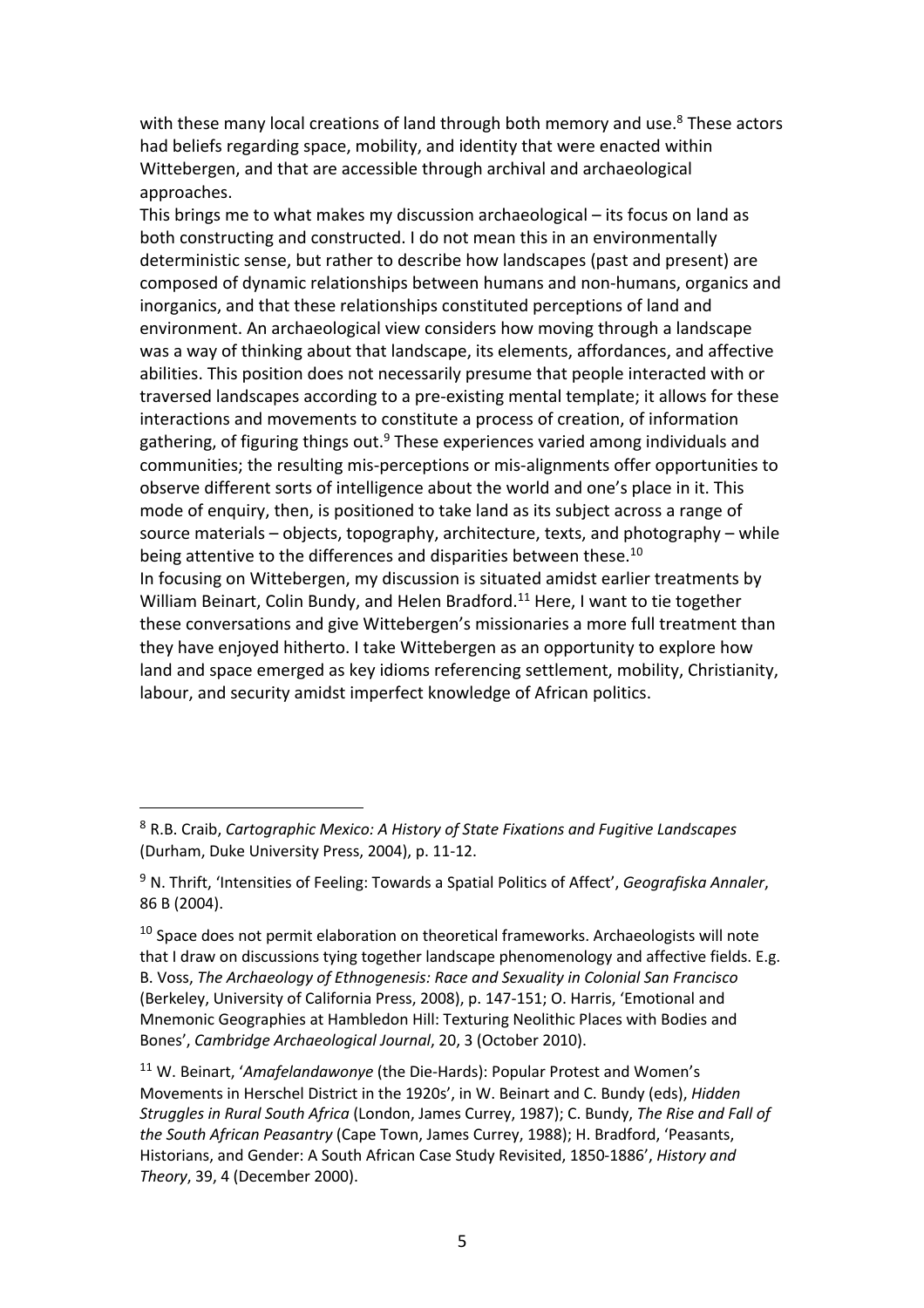# **2. 'Let there always be a "native reserve"'**

I want to begin by drawing out some idioms of land that emerge in other settlement projects in the WMS's tenure in southern Africa. To be clear, I am not attempting to draw a causal connection between these episodes or imply that they are 'test runs' for Wittebergen; especially as these earlier projects employed different principles governing land use and ownership. Rather, I want to highlight points where we can observe missionaries' ideas about land and geo-politics manifest in the practices of managing, reforming, and critiquing settlement projects. As these logics of landscape were made visible, it becomes possible to observe how tropes or pre-conceptions about African land use and mobility shaped ideas about order, disorder, and sedentism.

Broadly, Wittebergen's roots lie in the WMS's statist idiom of reserves designed to achieve security and harness the labour potential of African polities dispersed during the nineteenth century. An operating principle of WMS missions was to support minor leaders and fragmented communities over powerful chiefs, as the former were less likely to resist colonial expansion.<sup>12</sup>

Shortly after William Shaw arrived in the eastern Cape in 1820, he embarked upon an ambitious project: to establish a chain of WMS stations stretching east from the Keiskamma River beyond the boundaries of the Cape Colony, ministering to polities seen as weaker than the region's dominant Xhosa and Zulu powers (Figure 1).<sup>13</sup> Fiona Vernal has described this chain as embodying a model of the mission station 'as a sacred island in a sea of heathenism' and 'as a beacon' for Africans.14 As with other stations built to this ideal, Shaw's chain attracted landless and dispersed peoples, many of whom were interested in residing at or around the mission station in order to gain access to land and missionary protection without necessarily converting. While missionaries had designs on instilling Christian behaviours, attitudes, and attachments to material culture, within this model it was difficult to convince many Africans to renounce their traditions. Consequently, missionaries allowed many people to live at the stations without converting or while making cursory gestures of Christianisation, in the hope that true conversion would follow. Shaw's chain of stations also sought to forge relationships with 'friendly' chiefs – such as Faku of the Mpondo and Khama of the Gqunukhwebe – who could be made into British allies in the on-going frontier conflicts.<sup>15</sup> This assistance was partly contingent upon chiefs ordering their followers to cease all activities perceived as

<sup>12</sup> T. Keegan, *Colonial South Africa and the Origins of the Racial Order* (London, Leicester University Press, 1996), p. 134.

<sup>13</sup> W.D. Hammond-Tooke (ed), *The Journal of William Shaw* (Cape Town, A.A. Balkema, 1972), p. 9.

<sup>&</sup>lt;sup>14</sup> F. Vernal, ""A Truly Christian Village": The Farmerfield Mission as a Novel Turn in Methodist Evangelical Strategies, Eastern Cape, South Africa, 1838-1883', *South African Historical Journal*, 61, 2 (May 2009), p. 412.

<sup>&</sup>lt;sup>15</sup> T.J. Stapleton, 'Faku, the Mpondo and Colonial Advance in the Eastern Cape, 1834-53', in C. Youé and T. Stapleton (eds), *Agency and Action in Colonial Africa: Essays for John E. Flint* (Basingstoke, Palgrave, 2001).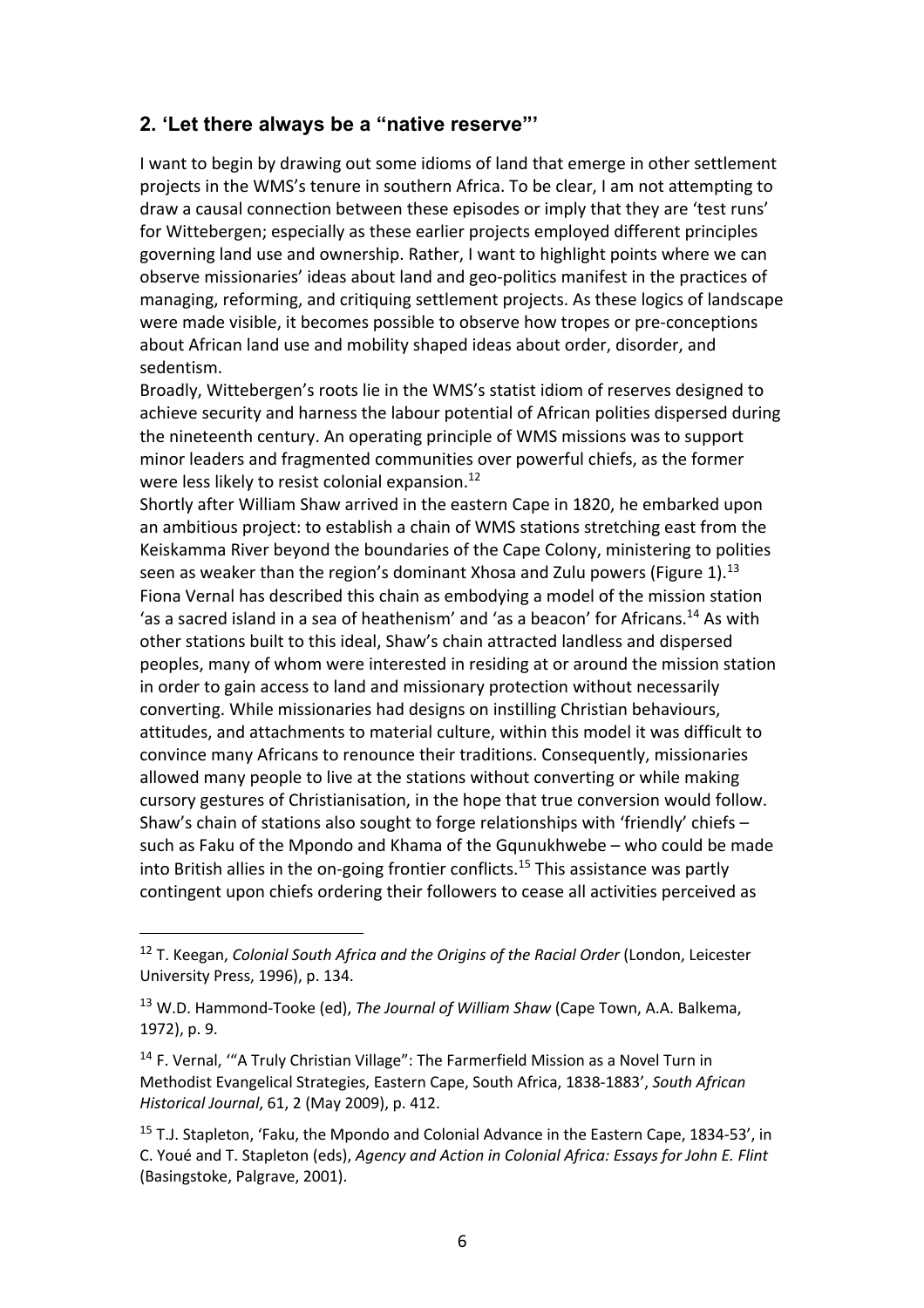criminal, especially stock theft. Shaw later recalled explaining that 'unless they would put an end to these marauding expeditions […], it would be of little benefit for me to dwell among them; and that peace which they professed to desire with the English could not be maintained.'16 Shaw credited his influence with what he perceived as the complete cessation of cattle raids by certain polities, including the Gqunukhwebe.

Following Vernal, the Farmerfield mission signaled a 'novel turn' in the missionary enterprise at the Cape and illustrates how Shaw's efforts to establish a 'select class' of Africans aimed to correct the 'nominal' conversions of the earlier 'pioneer missions'.17 Located within the Cape's boundaries, Shaw established Farmerfield between 1838-1839 at the request of African Methodists in Grahamstown, who wanted access to arable land upon which to pursue economic independence while living Christian lives. Unlike at the pioneer missions, where Africans could reside without converting, Farmerfield's residents had to adopt a 'public persona' committing to Christianity and renouncing African traditions. Public Christian personas included the rectilinear housing styles, modes of dress, and other changes that have become familiar features of mission endeavours in southern Africa. Although people could certainly dissemble, their actions, church attendance, worship, other Christian gestures were strictly enforced and were subject to community scrutiny. These gestures included ones related to livelihood and land, with settled agriculture and transhumant pastoralism, whether autonomously or in service to whites, becoming Farmerfield's economic pillars.

In contrasting the pioneer stations with Farmerfield, Vernal draws attention to a new model of missionisation and specifically to Shaw's changing ideas about settlement projects. Farmerfield was a space for 'mature Christians' – tenants willing to publicly commit to a Christian lifestyle and who had the means (especially livestock and the ability to pay an annual fee) to support themselves through agriculture and service. Writing in his 1860 memoir, Shaw described how he saw land access within the 'civilising mission' in southern Africa:

> There should be ample reserves of lands of average value made for [Africans] in all parts of a territory [...] For a time these lands should be legally vested in trustees[. …T]here should be a proviso, that as soon as any of the natives erect appropriate dwellings, and are presumably acquainted with the rights and privileges arising from the ownership of real property, they should receive legal titles, vesting their own lands in their own names in the usual manner[. …] The result in the course of time would be, that the idle and worthless would dispose of their landed property, and could be compelled […] to secure for themselves means of

<sup>16</sup> W. Shaw, *Story of My Mission in South-Eastern Africa* (London, Hamilton, Adams and Co., 1860), p. 365.

<sup>17</sup> F. Vernal, *The Farmerfield Mission: A Christian Community in South Africa, 1838-2008* (Oxford, Oxford University Press, 2012), p. 139-141.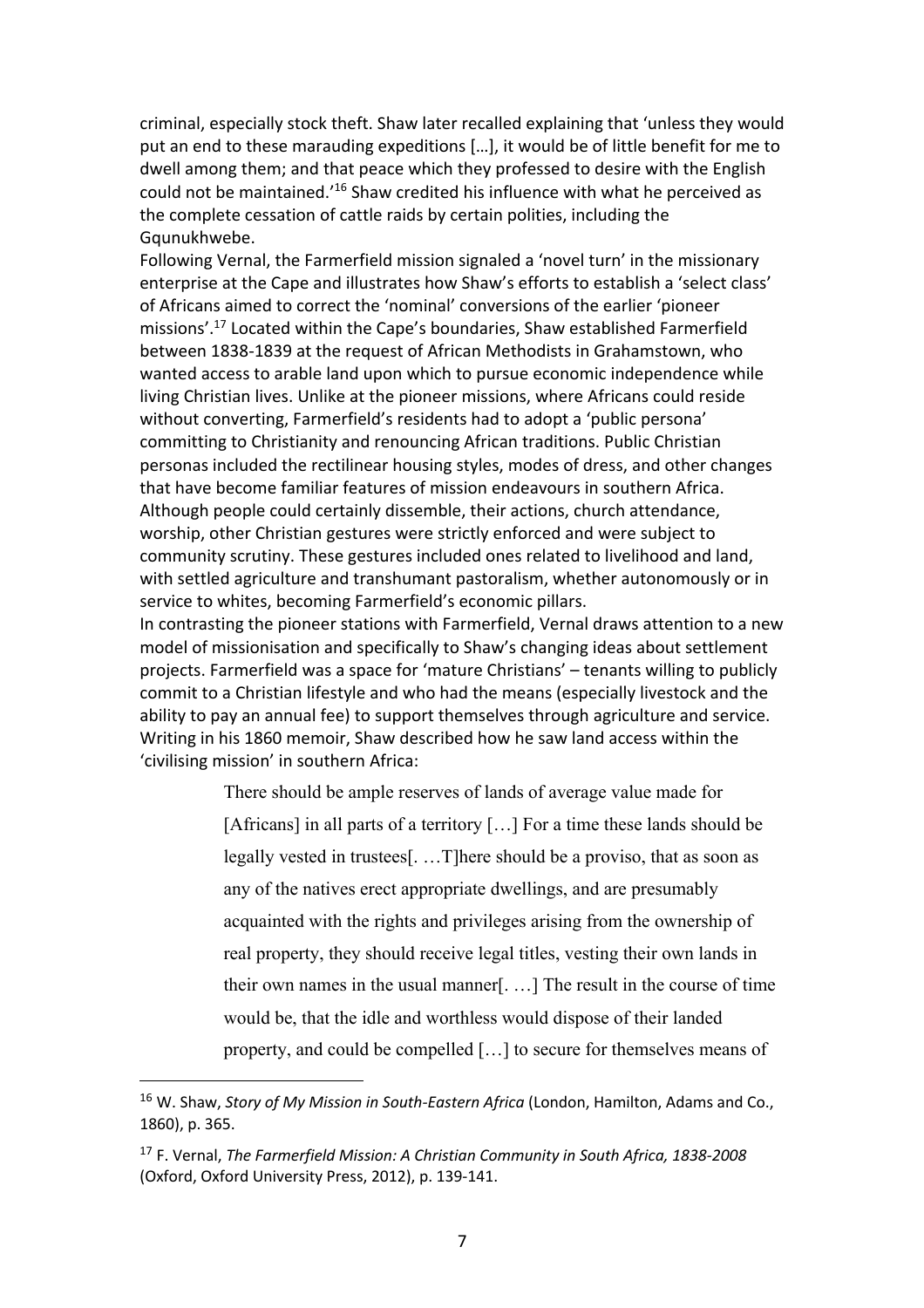subsistence; while the more industrious and sober would be found, as a class, to rise in character, and support themselves in comfort on their own homesteads and allotments.<sup>18</sup>

However, as Farmerfield would demonstrate shortly after these memoirs' publication, land access did not guarantee Africans' social and spiritual betterment in the face of larger structural inequalities and environmental conditions. War and drought undermined Farmerfield's productivity and encouraged tenants to seek work elsewhere, contributing to a growing sense that the mission's agricultural success was doomed by Christian nominalism.19 Farmerfield illustrates how the success or failure (real or perceived) of an agricultural mission was tied to productivity, the degree to which itinerant labour could be limited, and the public scrutiny of Christian disposition.

WMS experiences of Queen Adelaide Province – Governor Sir Benjamin D'Urban's and Lieutenant Governor Harry Smith's short-lived experiment in instilling British culture in select Africans – further illustrate how efforts to culturally convert Africans *in situ* implicated intertwined ideas about mobility, agricultural productivity, and the need to spatially and ethnically demarcate residents. For both the WMS and British settlers, the Province was an opportunity to mould a vision of native society amenable to creating labour on the eastern Cape frontier.<sup>20</sup> Acquiring the Province made manifest settler ideology that yoked land acquisition and productivity to the belief in rightful and righteous expansion of whites to the interior.<sup>21</sup> In the WMS idiom, land tenure at Queen Adelaide Province was a reward for good Africans and its punishment a revocation for bad ones. Shaw argued that land grants be made to chiefs proven 'friendly' during the War of Hintsa, preferably near farms to allow opportunities for labour and a rough sort of integration with white communities, thus establishing an enclave of loyalist Africans while evicting

Rharhabe Xhosa.22 Thus, the Gqunukhwebe chief Khama received a place in the Province based in part on his apparent conversion and the assistance he had provided to the British.23 The relationship that the missionary William Shepstone cultivated with Khama in the Province laid the foundation for what would become Wittebergen.

Queen Adelaide Province permits a window onto idioms of land in dialogue. Xhosa knowledge of the landscape's impenetrable aspects allowed them to resist expulsion from the Province, requiring that the new regime 'civilise' them *in situ* through churches, police stations, magistracies, and technological and gender

<sup>18</sup> Shaw, *My Mission*, p. 144.

<sup>19</sup> Vernal, '"A Truly Christian"', p. 425-426.

<sup>20</sup> Keegan, *Colonial*, p. 140-5.

<sup>21</sup> A. Lester, *Imperial Networks: Creating Identities in Nineteenth-Century South Africa and Britain* (London, Routledge, 2001), p. 85-88; Ross, *Borders*, 134-136.

<sup>22</sup> Shaw, *My Mission*, p. 3-4; Lester, 'Settlers', p. 229, 240.

<sup>23</sup> Shaw, *My Mission*, p. 3-4.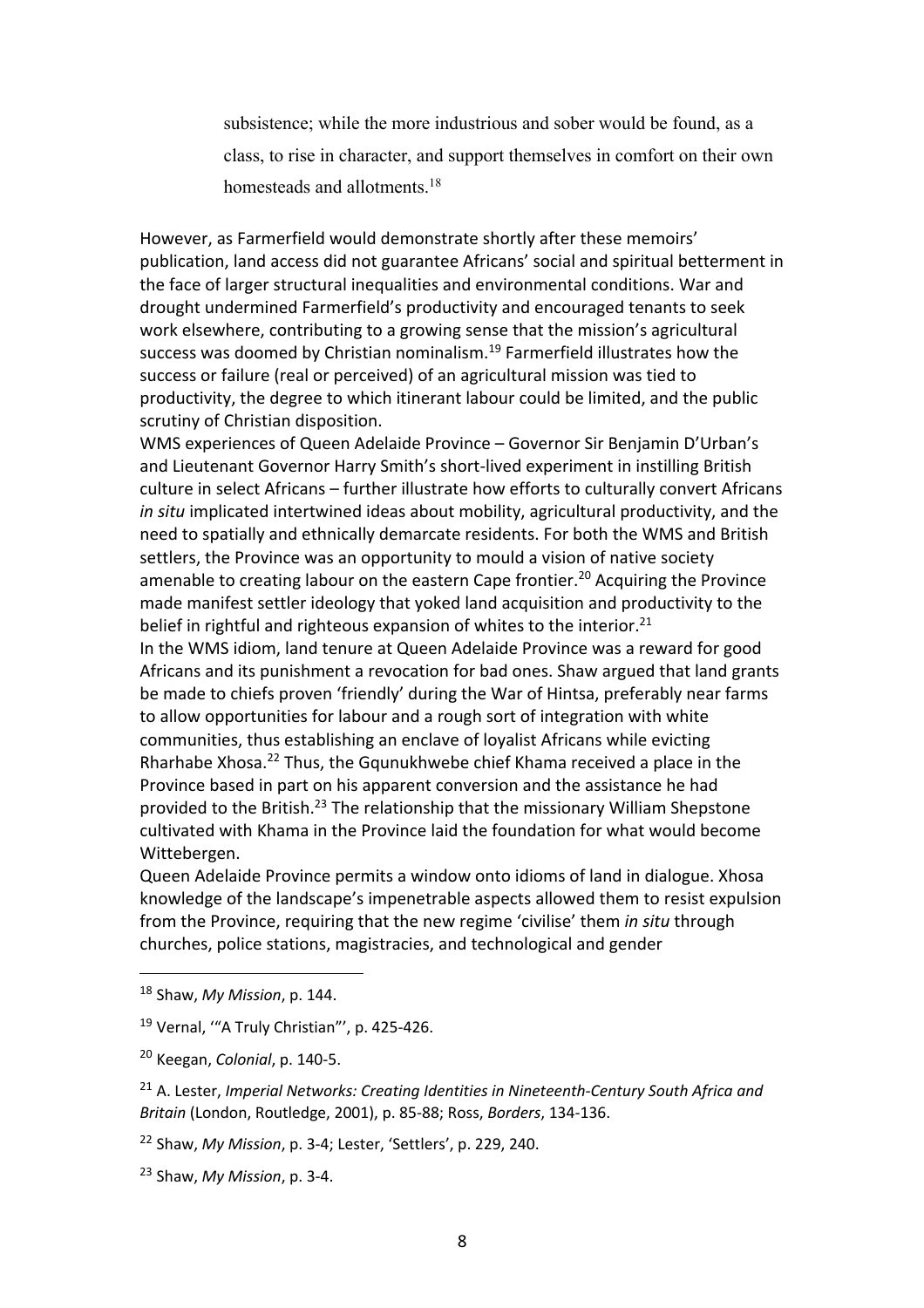transformations in agriculture.<sup>24</sup> Settlers saw land allocation as implicated in personal safety, debates over owner-occupation *versus* commercialisation of land, and endorsement of their role in the Colony's protection. Thus, many settlers favoured a defensive view over an assimilationist one, calling for land grants as buffers against the Xhosa.<sup>25</sup> Concerning these ideas about security, it is worth bearing in mind Lester's observation that while settler emigration to the interior was certainly spurred on by commercial concerns, we should also emigration motivated by the loss of settler autonomy and ability to deal with perceived native threats that followed from humanitarian legislation.26

Queen Adelaide Province ceased to exist in 1836 when humanitarian interests won out over settler expansionism and Lord Glenelg, the Colonial Secretary in London, returned the land to the Xhosa.<sup>27</sup> Over the next decade, settlers continued to expand into the interior, including into the area between the Kraai and Klaas Smits Rivers, many in the hopes of one day being re-annexed to the Cape.<sup>28</sup>

From the perspective of the WMS, agricultural missions and reserves represented sources of stability and even buffers against African chiefs. Indeed, Shaw extolled the virtues of reserves in his memoirs, writing, 'let there always be a native reserve.' However, these projects worked as long as African residents within these settlements could be persuaded to stay there. Itinerancy undermined the success of agriculturist enterprises and jeopardised security, in addition to making public engagements with Christianity challenging to observe. Both mission-as-beacon and mission-as-reserve models sought to 'domesticate' African movement but confronted several troublesome assumptions about land and mobility: that the land itself would cooperate (in terms of its commodity value and productivity), and that access to land was not in itself an inducement to sedentism, especially in the larger context of frontier politics. Wittebergen would demonstrate the tensions inherent in these connections between land, sedentism, labour, and safety.

#### **3. 'A reserve for the Aborigines'**

In 1842, Shepstone obtained permission from the Sotho chief Moshoeshoe (the area's putative paramount) to establish a mission station between the Kraai and Orange Rivers as a continuation of his collaboration with Khama.<sup>29</sup> Shepstone and Khama erected the doubly-eponymous Kamastone mission station, which was

<sup>28</sup> G. Theal (ed), *Basutoland Records* (hereafter *BR*), I (Cape Town, W.A. Richards and Sons, 1883), p. 126-127; Morija Museum and Archives, Lesotho (hereafter MMA), D.F. Ellenberger Papers (hereafter DFEP), letter from J.M. Orpen to J. Ayliff, 15 December 1906. Much of this archive is freely available online on the British Library's Endangered Archives platform.

<sup>29</sup> SOAS WMMS, FBN 5, A. Brigg to General Secretaries of the WMS, 14 October 1875; *BR*, I, p. 80.

<sup>24</sup> Lester, 'Settlers', p. 227, 239-240.

<sup>25</sup> *Ibid*., p. 232-233.

<sup>26</sup> Lester, *Imperial*, p. 215-216, note 127.

 $27$  A. Lester, 'Humanitarians and White Settlers in the Nineteenth Century', in N. Etherington (ed), *Missions and Empire* (Oxford, Oxford University Press, 2005), p. 70-71.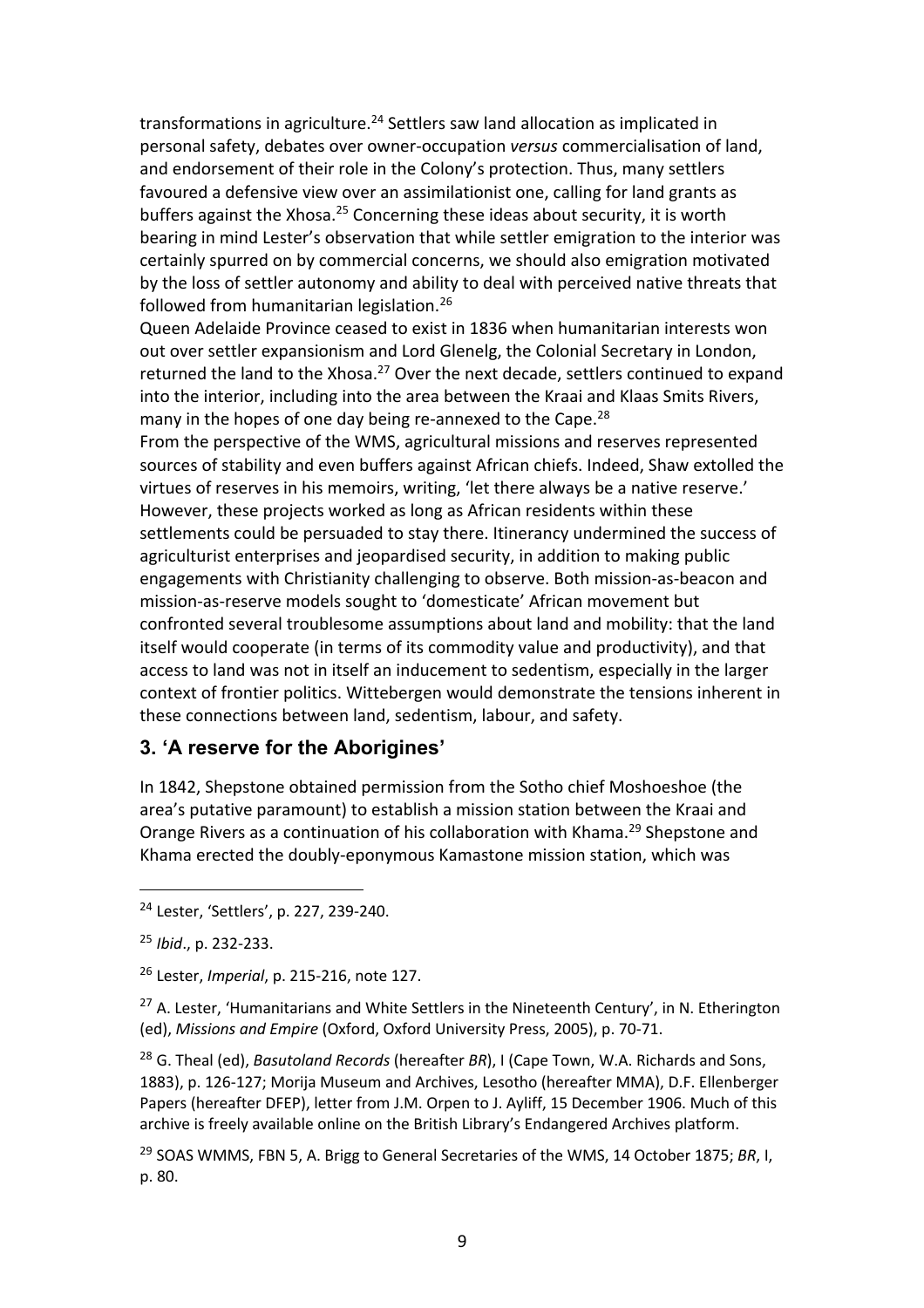eventually re-named Wittebergen.<sup>30</sup> Shepstone's ministry took in a varied congregation, including people identified as Xhosa, BaSotho, 'Tambookies', 'Bastaards', and former slaves from the Cape, $31$  and in a few short years their membership had swelled to 2,000 souls.<sup>32</sup> However, Shepstone and his colleagues were constantly frustrated by unauthorised settlement and aggression from farmer incursions from the Cape to return servants to their masters, and stock raids led by settlers and Africans alike.<sup>33</sup>

These instabilities jeopardised the mission's existence, and Shepstone appealed to the Cape government with arguments premised in land title, frontier safety, and warnings of imminent genocide.<sup>34</sup> Shepstone maintained that when he arrived, the territory surrounding Kamastone was depopulated and people were scattered by wars. <sup>35</sup> He claimed that Moshoeshoe had given permission to Khama to establish the mission and that when Khama vacated the station (which he did shortly after its founding), the title reverted to Shepstone. $36$  In his later memorandum to Cape Parliament advocating for Moshoeshoe's continued rights to Wittebergen's land, the surveyor Joseph Orpen intimated that Shepstone's statements above were calculated lies.37 Shepstone's letters to the WMS nevertheless asserted his belief that he found the land vacant.<sup>38</sup> It is possible that Shepstone was dissembling; it is also possible, as detailed below, that the logics of land use operating around Wittebergen materialised in such a way that European observers might have misinterpreted a lack of settlement as genuine vacancy.

<sup>36</sup> CA, GH 28/53, W. Shepstone to H. Calderwood, 2 July 1850; *BR*, IV, p. 382.

<sup>&</sup>lt;sup>30</sup> Confusingly, Shepstone transferred the name 'Kamastone' to the new station that he would found to the east and re-named the old station 'Wittebergen'. Hence, any reference to 'Kamastone' pertaining to 1849 and beyond refers to the later station, while 'Wittebergen' refers to the original station from 1849 and includes the reserve from 1850.

<sup>&</sup>lt;sup>31</sup> WMMS, FBN 5, A. Brigg to General Secretaries of the WMS, 30 June 1864.

<sup>&</sup>lt;sup>32</sup> Western Cape Archives (hereafter CA), Government House (hereafter GH) 28/53, R. Robinson to Colonial Secretary, 20 January 1850.

<sup>33</sup> *BR*, IV (Roma, Institute for Southern African Studies, 2002), p. 382.

<sup>&</sup>lt;sup>34</sup> For this last, see, CA, GH 28/53, H. Calderwood to Civil Commissioner, Victoria District, 9 May 1850; W. Porter to Office of the Attorney General, Cape Colony, 16 May 1850.

<sup>35</sup> WMMS, FBN 20, Box 315, W. Shepstone to Secretaries General, 27 December 1844.

 $37$  CA, A.369, 'Memorandum drawn up by Joseph Millerd Orpen, one of the members of the Commission appointed by the Colonial Secretary's letter of the 8th February 1869, to "investigate" and "report" "with such details as may be necessary" on "all claims to land in the Wittebergen Native Reserve" including the claim of the Wesleyan Missionary Society'. For a rebuttal, see CA, A.369, 'Memorandum drawn up by John Austen […] in reply to Mr J.M. Orpen's memorandum'. While Orpen's fluency in BaSotho culture was patchy, as a surveyor and official representative to Moshoeshoe he was better versed in BaSotho land idioms than many contemporaries; see R. King, '"A Loyal Liking for Fair Play": Joseph Millerd Orpen and Knowledge Production in the Cape Colony', *South African Historical Journal*, 67, 4 (October 2015).

<sup>38</sup> E.g. WMMS, FBN 20, Box 315, W. Shepstone to Secretaries General, 27 December 1844.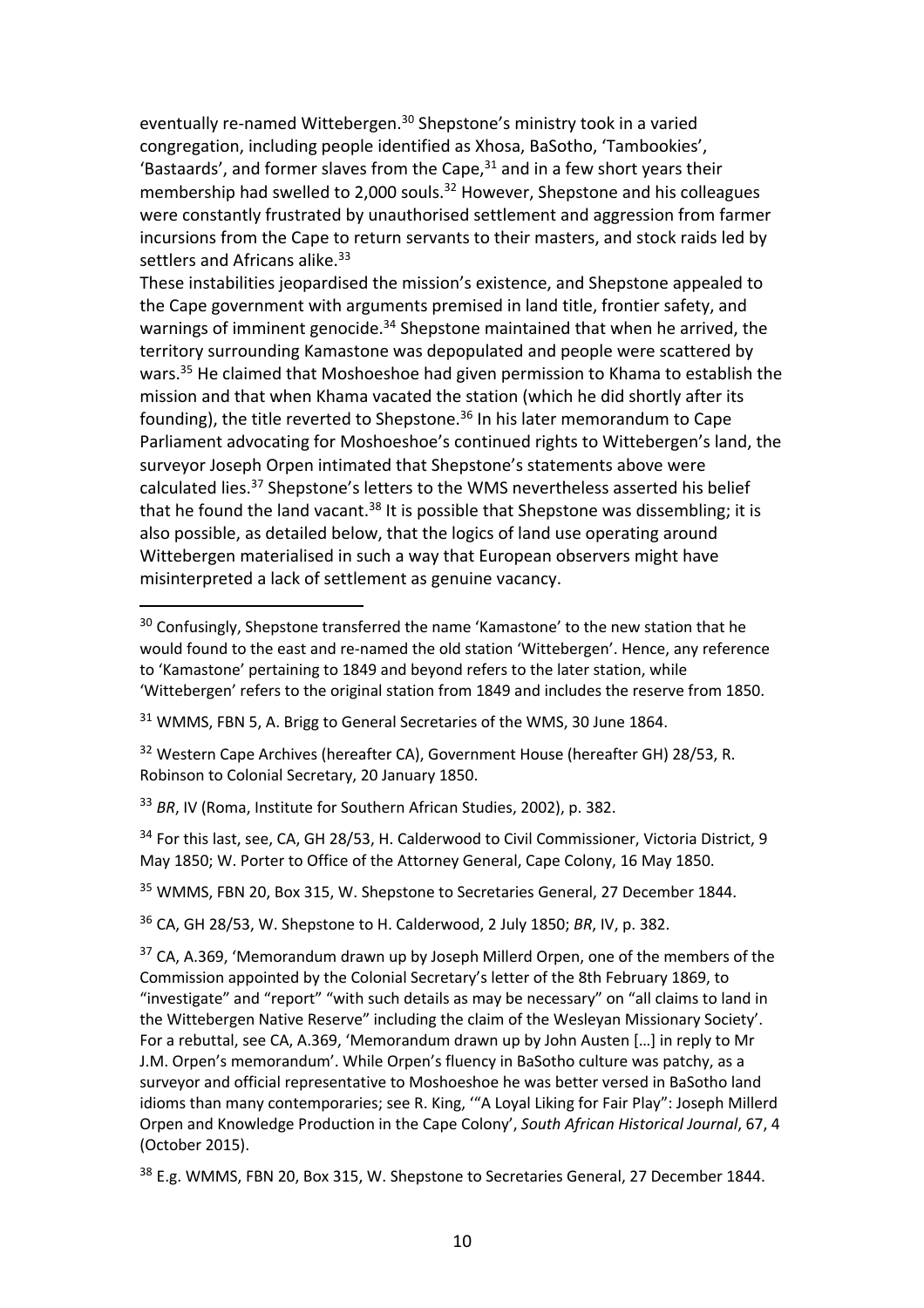Shaw, now WMS Superintendent, proposed a solution to the land tenure question: the Wesleyans' land should be designated as a 'Reserve for the Aborigines, or persons of Native African descent, and that no farms or lands be granted within that District to persons of european [*sic*] race.'39 Residents would be subject to colonial laws, pay taxes as the Cape government would see fit, and be subject to Cape legislation. The WMS would hold the land in trust and be allowed to build churches, schoolhouses, gardens, and cultivate fields. Harry Smith, then Governor of the Cape Colony, accepted Shaw's proposal (Figure 2).40

It is worth pausing to consider the physical and environmental landscape that Shaw and Smith agreed upon as Wittebergen's purview. Writing of the south-eastern edge of the Drakensberg range in 1840, Shepstone described a rugged and evocative place:

> Imagine [...] two extensive planes - the upper and the lower. The upper plane is the table tops of innumerable mountains quite insulated [and …] now and then intersects with a small valley [...] from whose perpendicular sides streams of water are generally pouring from fountains which burst forth from the very summit of these almost inaccessible ramparts. [...] As the traveller advances toward the Orange River, the lower plane fast becomes the larger field and one is obliged to thread the defiles between these interminable mountains like a mariner amongst the south sea islands $41$

Shepstone went on to comment that the soil was fertile, with wood being the only resource lacking. While the soil may indeed have been fertile for a time, the heavily dissected terrain that Shepstone described placed restrictions on its extent, arability, and erosional proclivity. William Beinart has discussed the putative causes of this landscape's degradation<sup>42</sup> and I return these later. Moreover, the defiles and 'ramparts' – especially those containing rockshelters so prevalent that the dominant geological stratum is nicknamed 'Cave Sandstone' – were particularly well-suited to people who chose mobility over sedentism. I will consider these points shortly, but for now it is worth noting the tension between the WMS vision of an agriculturally vibrant community and the physical and social forces that the landscape exerted. Apart from access to land as a spiritual and commercial asset, Shepstone explained another benefit of the Reserve:

<sup>&</sup>lt;sup>39</sup> CA. GH 28/53, W. Shaw to Colonial Secretary, 14 May 1850.

<sup>40</sup> CA, GH 28/53, Memorandum of J. Montagu to Governor Sir H. Smith, 6 June 1850; Proclamation by His Excellency Lieutenant General Sir Henry George Wakelyn Smith regarding the Wittebergen Native Reserve, 31 July 1850.

<sup>41</sup> WMMS, FBN 20, Box 315, W. Shepstone to Secretaries General, 16 July 1840.

<sup>42</sup> W. Beinart, *Rise of Conservation in South Africa: Settlers, Livestock, and the Envrionment 1770-1950* (Oxford, Oxford University Press, 2003).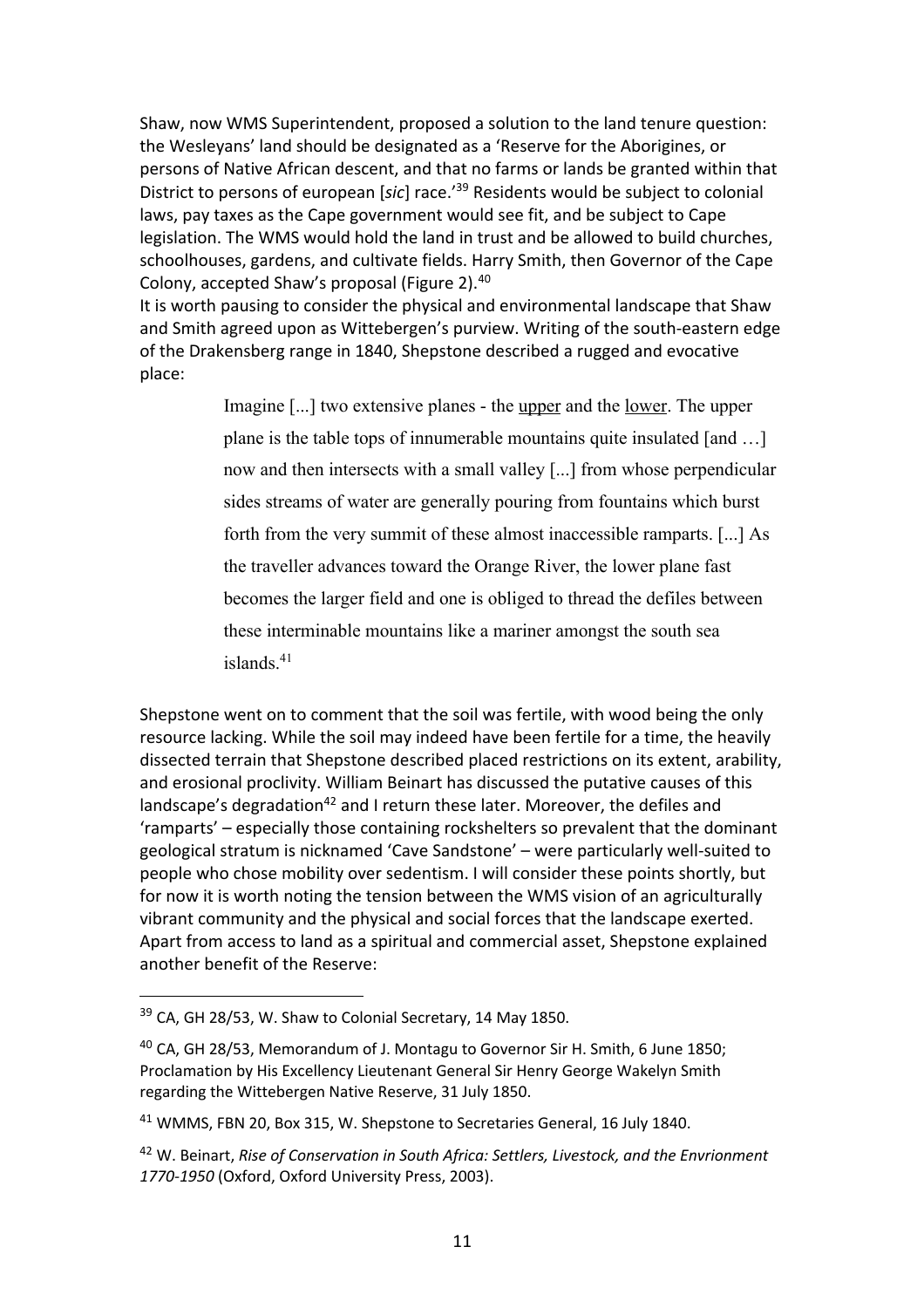It is further desirable that this tract of country be placed under British authority as it forms the key of communication between the Tambookies and Moshesh's people, who not many years back carried on to a large extent a system of Robbery and murder, in which the Korannas have also joined; and it is a fact that a mission established in that country by the Wesleyan Missionary Society has been the means of preventing the continuance of this system. Thus the government by holding that tract of country, inhabited by so mixed a population, whose ties of clanship are broken would effectually prevent the recurrence of it.<sup>43</sup>

For Shaw and Shepstone, Wittebergen could curb the threat that the WMS saw in potential collaborations between Moshoeshoe and the Thembu to the south and west, a buffer logic reminiscent of Queen Adelaide Province. Shepstone further believed that if a native reserve were created, it would attract Africans desirous of colonial service and dissatisfied with traditional leadership, who would gladly submit themselves to colonial governance rather than to their own chiefs.

# **4. 'The locusts have no king, yet they go forth all of them by bands'44**

Wittebergen's missionaries considered land in an idiom that linked individualism, agriculture, spiritual growth, and security contingent on compliant or weakened chiefly authority, hence the emphasis on the Reserve as a buffer zone. This buffer zone could never fully function as intended, however, as it rested on mis-perceptions of other logics of landscape and political cultures operating around the Reserve. Territorialising Wittebergen's populace neither replicated nor created selfcontained, sedentary societies. In part, this is because so many Highveld and eastern Cape societies were fundamentally incorporative, capable of amalgamating newcomers through obligatory relationships inhering in cattle and (fictive or real) kin structures.45 Additionally, WMS missionaries and Cape officials perceived certain polities outside the Reserve as landless and disorganised when this was not the case. Establishing the history of the area around Wittebergen prior to the Reserve's creation was a particular preoccupation of Orpen and the French missionary D.F. Ellenberger. For the former, researching histories of settlement by African chiefs fed a larger interest in asserting African land rights within the treaties establishing Basutoland's borders. For the latter, understanding how Basutoland's southern and western regions became incorporated into Moshoeshoe's state was central to the

<sup>43</sup> CA, GH 28/53, W. Shepstone to H. Calderwood, 2 July 1850.

<sup>44</sup> A. Brigg, *'Sunny Fountains' and 'Golden Sand': Pictures of Missionary Life in the South of the 'Dark Continent'* (London, T. Woolmer, 1888), p. 148.

<sup>45</sup> P.S. Landau, *Popular Politics in South Africa, 1400-1948* (New York, Cambridge University Press, 2010), p. xiii, 64.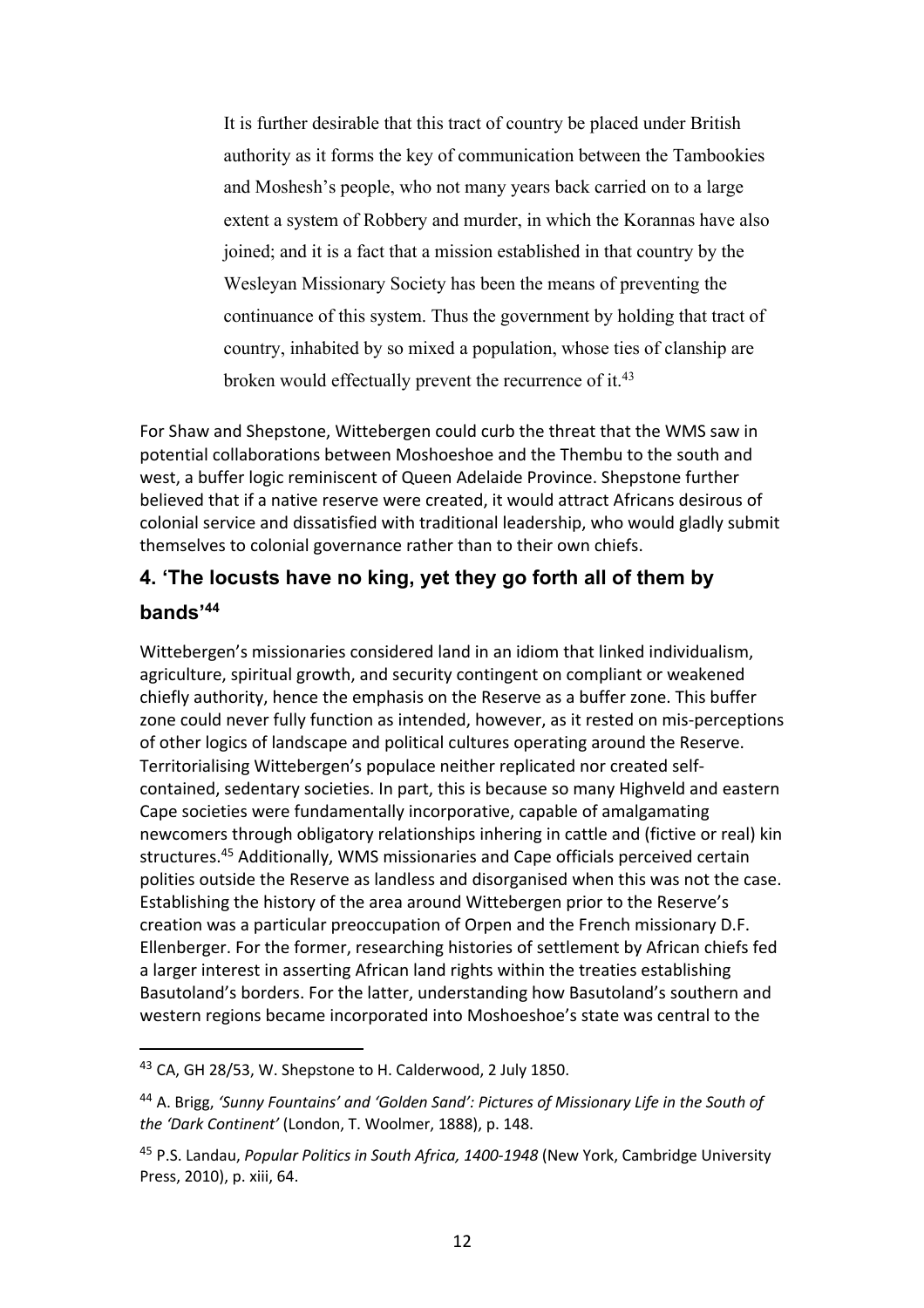'Third Period' of his opus *History of the Basuto*. The Third Period was never published but in the process of compiling it, Ellenberger and Orpen carried out an extensive programme of research and correspondence. Both were flawed investigators: Orpen was often too narrowly concerned with legal minutiae and Ellenberger doubted the accuracy of African historical memory.46 But their paper trail leads to characterisations of Wittebergen as a major thoroughfare for cattle raiders and, by extension, commandos. Working in archives of the Secretariat for Native Affairs, frontier publications like the *Grahamstown Journal* (which they viewed with scepticism), and recruiting memoirs from colleagues and African informants, Ellenberger and Orpen chronicled accounts of raids and retaliatory skirmishes from the early 1830s.<sup>47</sup> Later historians have further illustrated how this area of the south-eastern Drakensberg and adjoining lowlands appears to have attracted dispersed or fugitive peoples from the Cape in the early- to mid-nineteenth century, many of whom raided cattle for reasons ranging from lost herds to political defiance.48

Ellenberger and Orpen were particularly concerned to highlight that the Phuthi chief Moorosi was recognised by both Moshoeshoe and the Cape as having authority over the Wittebergen area. They both relate accounts from Moorosi and Moshoeshoe stating that in 1835 or 1836 D'Urban acknowledged this, meaning that Wittebergen was ultimately in Moshoeshoe's borders since Moorosi was his vassal.<sup>49</sup> What is more, Moorosi was able to assert this right within Moshoeshoe's state *without being settled* within his territories – at least not in what may be considered as a conventional chiefly manner of settlement.

Archival sources – including testimony from Moorosi – and the material practices they disclose aid in discerning Moorosi's logic of landscape, at least in part. Space does not permit a full recounting of his polity's practices, but of significance here is that they emphasised mobility, dispersed settlements, and social cohesion fostered through intensive cattle raiding;<sup>50</sup> in short, behaviours that Wittebergen's authorities interpreted as threatening the Reserve's order and occupants. Ellenberger, Moorosi's eventual missionary, suggested that Moshoeshoe 'placed' Moorosi and his father Mokuoane in the 'large and alpine' country south of the Senqu River because their cattle-raiding acumen and alliances with a diverse consortium of 'Bushmen' and chiefs made them ideally suited to act as Moshoeshoe's surrogates in the

<sup>48</sup> Summarised in S. Challis, 'Creolisation on the Nineteenth-Century Frontiers of Southern Africa: A Case Study of the AmaTola "Bushmen" in the Maloti-Drakensberg', *Journal of Southern African Studies*, 38, 2 (June 2012).

<sup>49</sup> *BR*, V (Roma, Institute for Southern African Studies, 2002), p. 69.

<sup>50</sup> R. King, 'Living on Edge: New Perspectives on Anxiety, Refuge, and Colonialism in Southern Africa', *Cambridge Archaeological Journal*, in press.

<sup>46</sup> For elaboration on these points, see E.A. Eldredge, 'Land, Politics, and Censorship: The Historiography of Nineteenth-Century Lesotho', *History in Africa*, 15 (1988); Landau, *Popular*, p. 60-61; King, '"A Loyal Liking"'.

<sup>47</sup> E.g. MMA, DFEP, J.M. Orpen to D.F. Ellenberger, 16 March 1905; J.M. Orpen to N. Moshoeshoe, 8 September 1905; D.F. Ellenberger to J.M. Orpen 10 October 1905; 15 December 1905.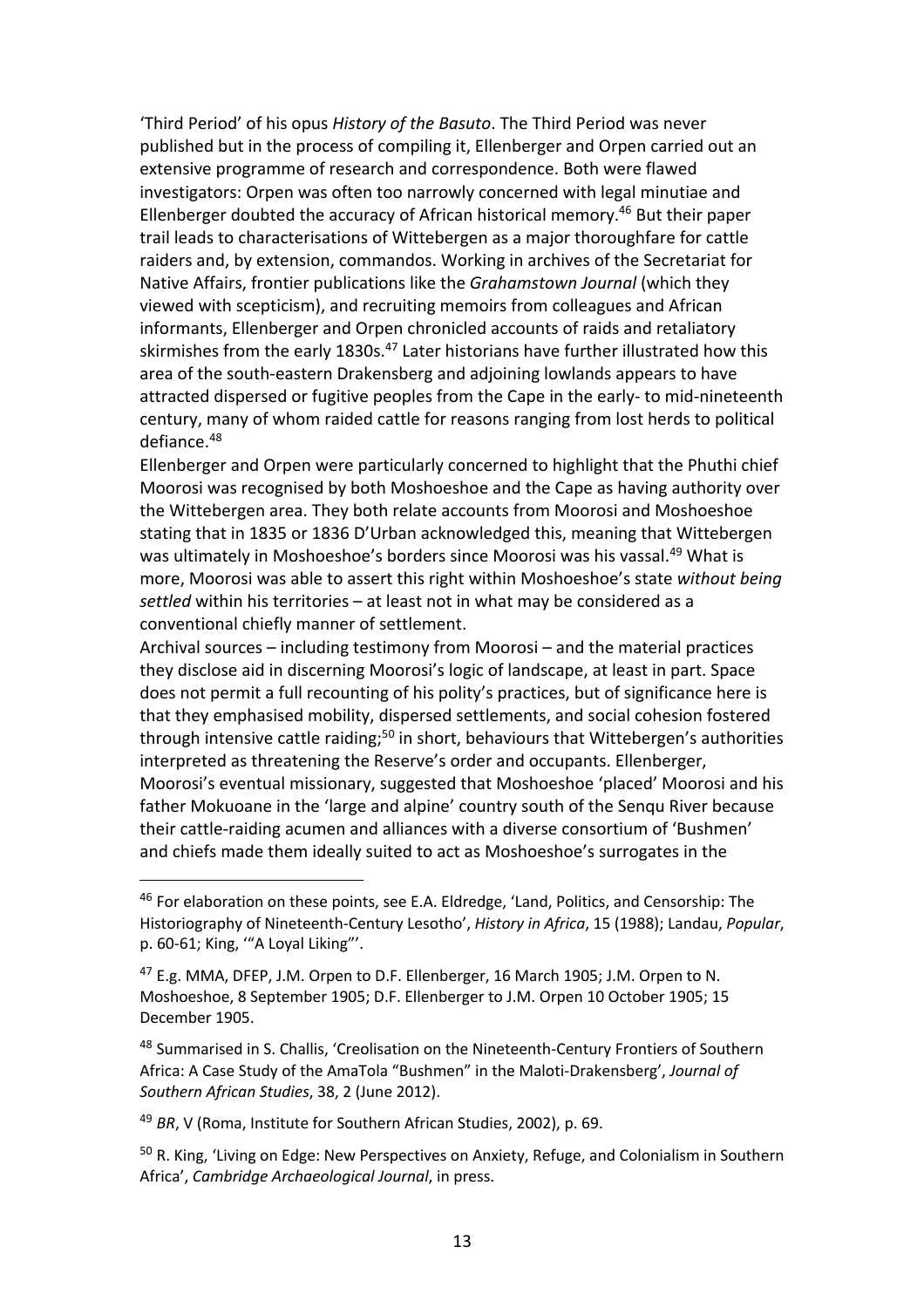southern mountains.<sup>51</sup> While Mokuoane and Moorosi were given rights to their territories in the same manner as Moshoeshoe's other 'placed' representatives,<sup>52</sup> they did not follow the sedentary 'Great Place' trend of chiefly settlement throughout the Highveld and eastern Cape, with subordinate villages and homesteads arrayed around a relatively fixed homestead. They established a series of settlements, generally atop or at the base of steep-sided table-like *kopjes* (Sesotho, *liqhobosheane*), which they would occupy for a time before moving on to another. They returned to each of these repeatedly throughout the nineteenth century as it suited their needs, including bracing for attacks from Free State patrols, falling back from a cattle raid, or for more protracted periods of calm.<sup>53</sup> In their absence from these preferred locales, Mokuoane and Moorosi left others there to secure them, while other BaPhuthi occupied land from around Maphutšeng in the north to Lundean's Nek and present-day Lady Grey in the south.<sup>54</sup> These settlements included Lefika la bo Khiba, which fell squarely within the boundaries proclaimed for Wittebergen (Figure 3).

Under Moshoeshoe's chieftainship, this sort of mobility still fit within ideas of effective occupation.<sup>55</sup> Within Moshoeshoe's state, the general principle governing land disposition was that a leader was executor of land to which his followers had multiple rights. Land for subsistence and habitation was granted not to individuals but to men on behalf of their family, with a portion of the land's increase going to chiefs. Pastureland was commonage for individual villages or wards but owing to the demands of transhumance, chiefly authority over grazing areas (including village pastures and distant cattle posts) was a mosaic of rights and negotiated access. Thus, boundaries were malleable, contouring to features as varied and overlapping as veld types, natural landforms, and politics. Settlement was a part of the regional political vocabulary, as where one lived, farmed, and grazed was as much to do with political affiliation as with kinship (to the extent that these could be separated).<sup>56</sup> A degree of

<sup>53</sup> E.g. CA, Native Affairs (hereafter NA) 276, J. Austen to C. Griffith, 7 May 1879; MMA, Marion Walsham How Papers, Notes taken end of November 1930 from Mapote son of Moorosi at Qacha's Nek.

<sup>51</sup> MMA, DFEP, D.F. Ellenberger, 'History of the Basuto, ancient and modern: Third period', unpublished manuscript, ch. 29.

<sup>52</sup> E.A. Eldredge, *A South African Kingdom: The Pursuit of Security in Nineteenth-Century Lesotho* (Cambridge, Cambridge University Press, 1993), p. 36-37.

<sup>54</sup> MMA, DFEP, J.M. Orpen, 'Statement by Morosi, alias Mogorosi, in 1859 of the genealogy of the Baputi chiefs. Subject to the Basuto of Moshesh',1876; King and Challis, 'The Interior World'.

<sup>&</sup>lt;sup>55</sup> The arrival of the British Administration in Basutoland (1871) and the later adoption of the Laws of Lerotholi (1906) codified real property laws in Basutoland and consequently extracting cultural understandings of land tenure from official reports after these events becomes difficult. The discussion here draws on E. Casalis, *The Basutos* (Morija, Morija Museum and Archives, 1861); D.F. Ellenberger, *History of the Basuto, Ancient and Modern* (Morija, Morija Museum and Archives 1912); S. Burman, *Chiefdom Politics and Alien Law: Basutoland under Cape Rule, 1871-1874* (London, Macmillan, 1981); Eldredge, *South African*.

<sup>56</sup> Eldredge, *South African*, p. 31; Landau, *Popular*, ch. 1.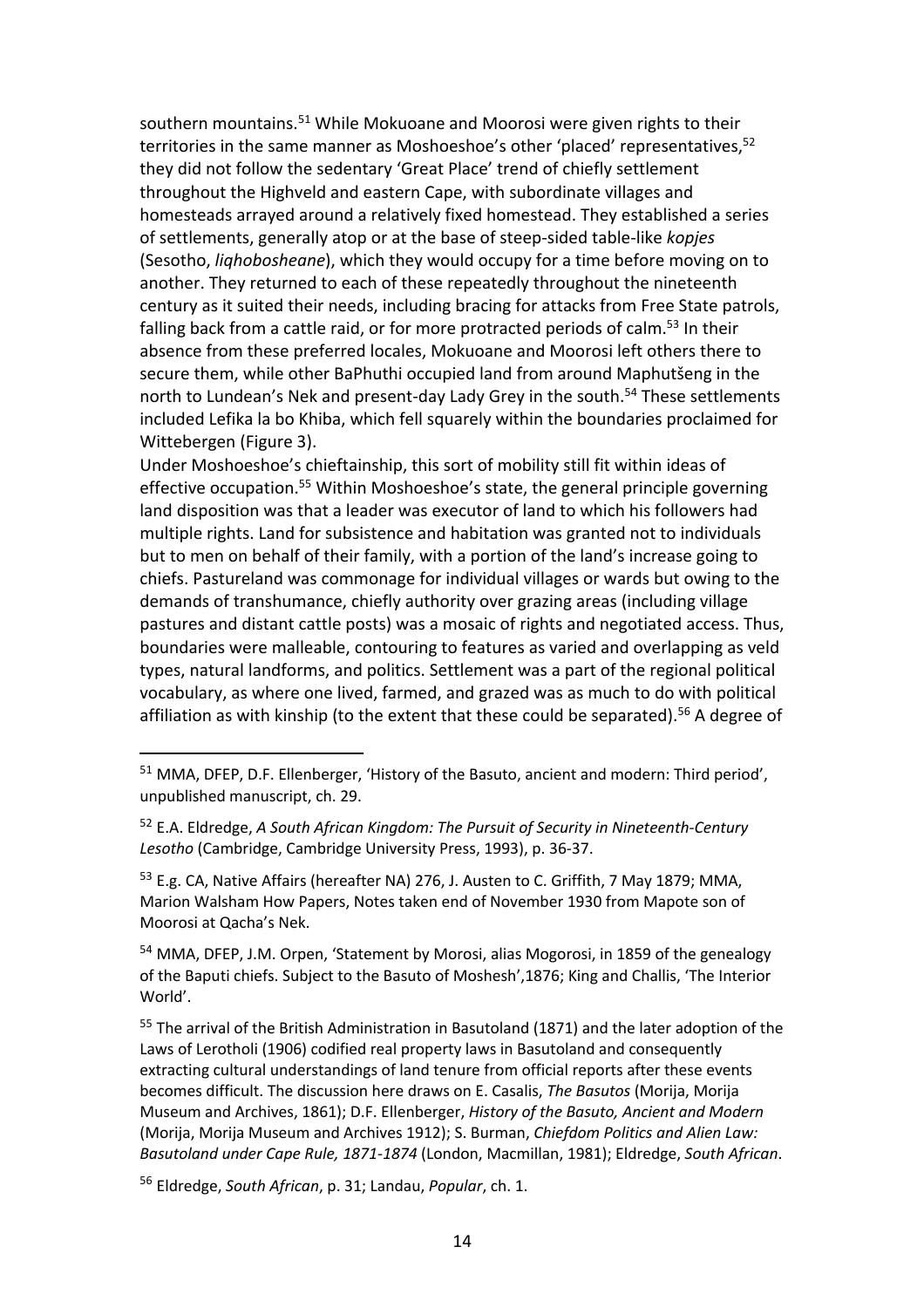'un-settlement' was therefore common, with people moving as chiefly houses split or were 'placed' in new locations.

Recalling Moshoeshoe's statement earlier, land – not necessarily sedentism or a Great Place – distinguished a chief from a *Moroa*. Moorosi's expression of chieftaincy appeared to satisfy both Moshoeshoe's desires and the polity's needs for subsistence and livestock. In the rugged southern Maloti-Drakensberg Mountains, where topography restricts extensively agglomerated settlement, mobility was arguably an asset for chiefs fulfilling obligations to a dispersed community, as well as executing cattle raids to the west, east, and south beyond the Drakensberg Escarpment. BaPhuthi leaders were able to assert and retain authority over their territories *because* they were itinerant within these, rather than their mobility *negating* effective occupation.57 That WMS and Cape representatives may have interpreted Moorosi's absence from his settlements within Wittebergen's proposed boundaries as abrogation of these settlements is perhaps understandable, given the different logics of mobility at work within European and BaPhuthi societies. Inherent in Moorosi's and Moshoeshoe's logics of landscape were conflicts with those of Wittebergen's authorities and missionaries. Where the WMS saw the Reserve in terms of cultivation and buffer zones, Moorosi's BaPhuthi treated it as a node in a mobile network of settlements and raiding locales. This network – and cattle raiding more broadly – drew in the dislocated and politically dissatisfied constituency that Wittebergen hoped to attract. The Reserve thus became a contest over mobility and treatments of land and space – a contest that fed into the production of a Christianised rural labour force.

## **5. 'Headless hordes' and 'banditti of robbers'**

Wittebergen was a bilateral administration between the Cape and the WMS: missionaries had jurisdiction over the mission and school, while the Superintendent of the Reserve (appointed by the Cape) presided over legal matters, including settlement rights and tax collection. Gardens, fields, and the church were the institutions through which the cultural transformation of the Reserve's population would take place.<sup>58</sup> Residents were required to register with the Superintendent and those who did not – dubbed 'squatters' – were subject to arrest.<sup>59</sup> 'Squatters' here is reminiscent of the 'vagrants' that Cape settlers and authorities saw as unregulated and under-utilised bodies. Elizabeth Elbourne has noted that in the unsuccessful Cape vagrancy legislation of 1834, 'vagrancy' was effectively equivalent to 'behaving as a hunter-gatherer': itinerant, foraging for wild food instead of seeking lawful employment. $60$  When conversations about vagrancy legislation came again to the fore from the mid-1840s, they were still rooted in

<sup>&</sup>lt;sup>57</sup> R. King and S. Challis, 'The Interior World of the Nineteenth-Century Maloti-Drakensberg Mountains', *Journal of African History*, in press.

<sup>58</sup> Brigg, *'Sunny'*, p. 144.

<sup>59</sup> CA, GH 14/27, J. Austen to Burnet, 22 October 1859.

<sup>60</sup> E. Elbourne, *Blood Ground: Colonialism, Missions, and the Contest for Christianity in the Cape Colony and Britain, 1799-1853* (London, McGill-Queen's University Press, 2002), p. 237, 257-258, 275.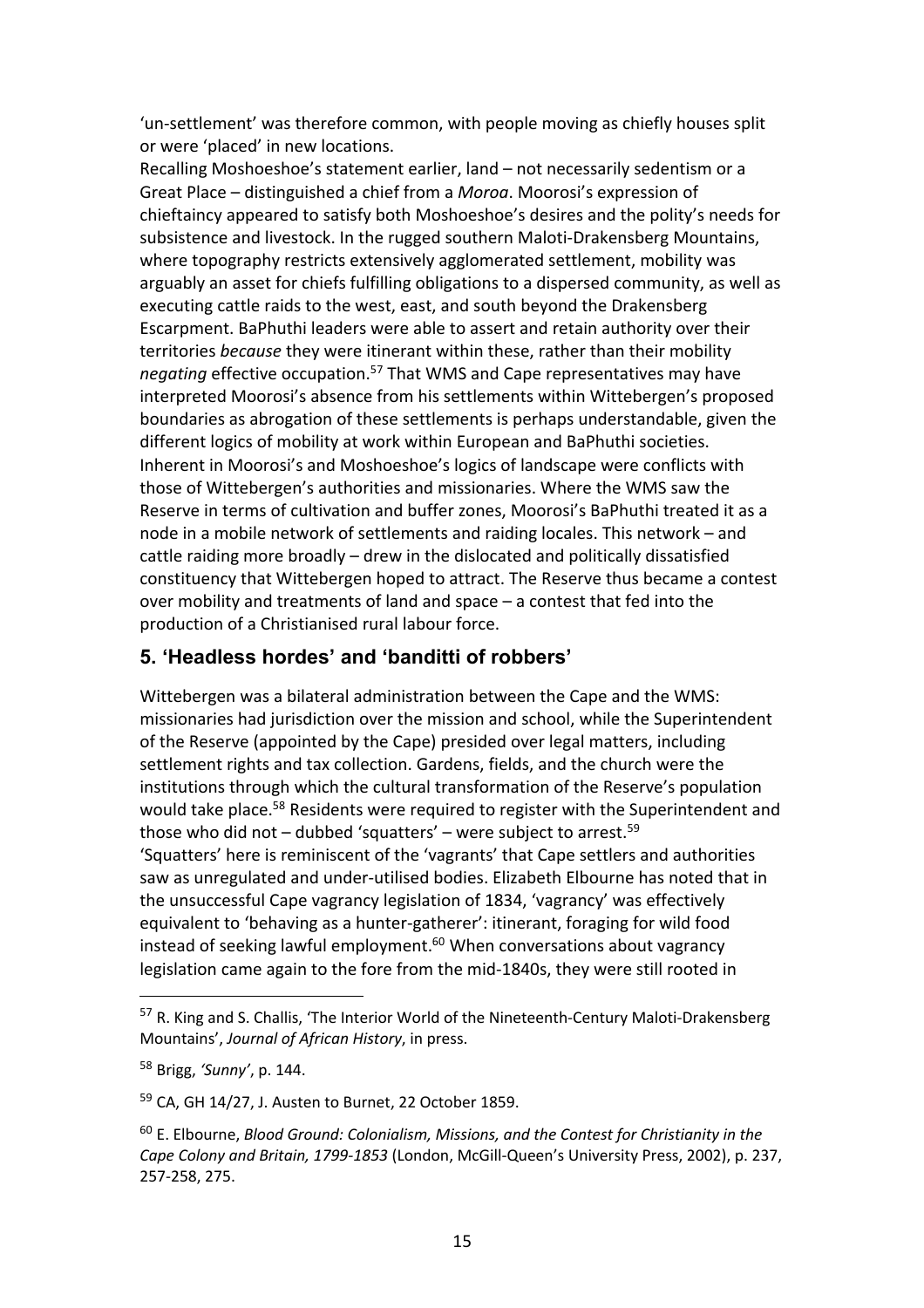concern over Africans' unwillingness to become farm labourers. George Southey's definition of vagrants as 'living in idleness without any means of subsistence, and that they have refused to work when offered unemployment upon fair and reasonable terms' suggests a continued association of vagrancy with a lack of commitment to cultivation or sustainable subsistence.<sup>61</sup> Unlike 'vagrants' at the Cape, 'squatters' in Wittebergen were not expected to work on settlers' farms. They were guilty of failing to commit to settled farming – to transform into agriculturists who could pay their hut taxes and thus offer a source of revenue for the Cape. Moreover, squatters were a source of worry both because their presence in the Reserve was unregistered and because of their potential involvement in cattle raiding.

Indeed, stopping cattle raiding in and around the Reserve and perpetuated by or upon residents was a significant concern. This was particularly the case given the prevalence of raiding in the surrounding area and the threat that this posed to the Reserve's security. Victims of stock theft (African and European) would often pursue suspects into the Reserve, making the Reserve a lightning rod for armed conflict. $62$ The missionaries and the Reserve's administration attempted to create idealised versions of African villages, tribalising residents according to perceived ethnicity and locating them within settlements that merged supposed traditional customs with civilised ones. Authorities identified different ethnic groups (on what basis is unclear) and allocated them to discrete areas of the Reserve with their own settlement styles: 'Fingoes' lived in clusters of kraals praised for their cleanliness, whitewash, and thatch under their own headmen; BaSotho lived in another part of the station under an elected chief and in wattle-and-daub or brick houses deemed less clean than those of 'Fingoes'; and 'Bruin menschen' (mixed race 'Bastaards' or former slaves) lived in small villages comprising brick houses and an ambiguous semi-democratic form of government.<sup>63</sup> Chiefs and headmen were given the power to govern their respective kraals and villages and settle minor disputes, while anything more serious was referred to the Superintendent. Each homestead head was given one plot of arable land per wife, upon which she grew maize and sorghum as the main crops, although wheat, oats, beans, and potatoes were also grown in some fields. $64$  Given the Reserve's focus on sedentism and cultivation, in addition to the gardens pertaining to each homestead five arable lots were designated within the Reserve for use by residents (Figure 4).<sup>65</sup> Each village was further allotted summer and winter pasturage for its exclusive use.

<sup>61</sup> C. Crais, *White Supremacy and Black Resistance in Pre-Industrial South Africa: The Making of the Colonial Order in the Eastern Cape, 1770-1865* (Cambridge, Cambridge University Press, 1992), p. 142.

<sup>62</sup> E.G. *BR*, IV, p. 382; CA, GH 14/27, J. Austen to Burnet, 4 February 1860 and 1 April 1860.

<sup>63</sup> Brigg, *'Sunny'*, p. 106-107.

<sup>64</sup> WMMS, FBN 5, A. Brigg to Secretaries General of the WMS, 13 August 1868; Bradford, 'Peasants', p. 92-93.

<sup>65</sup> Surveyor General (henceforth SG), Herschel Documents 646-649/1860 and TR2092/1861, available online at http://csg.dla.gov.za, accessed 31 August 2015.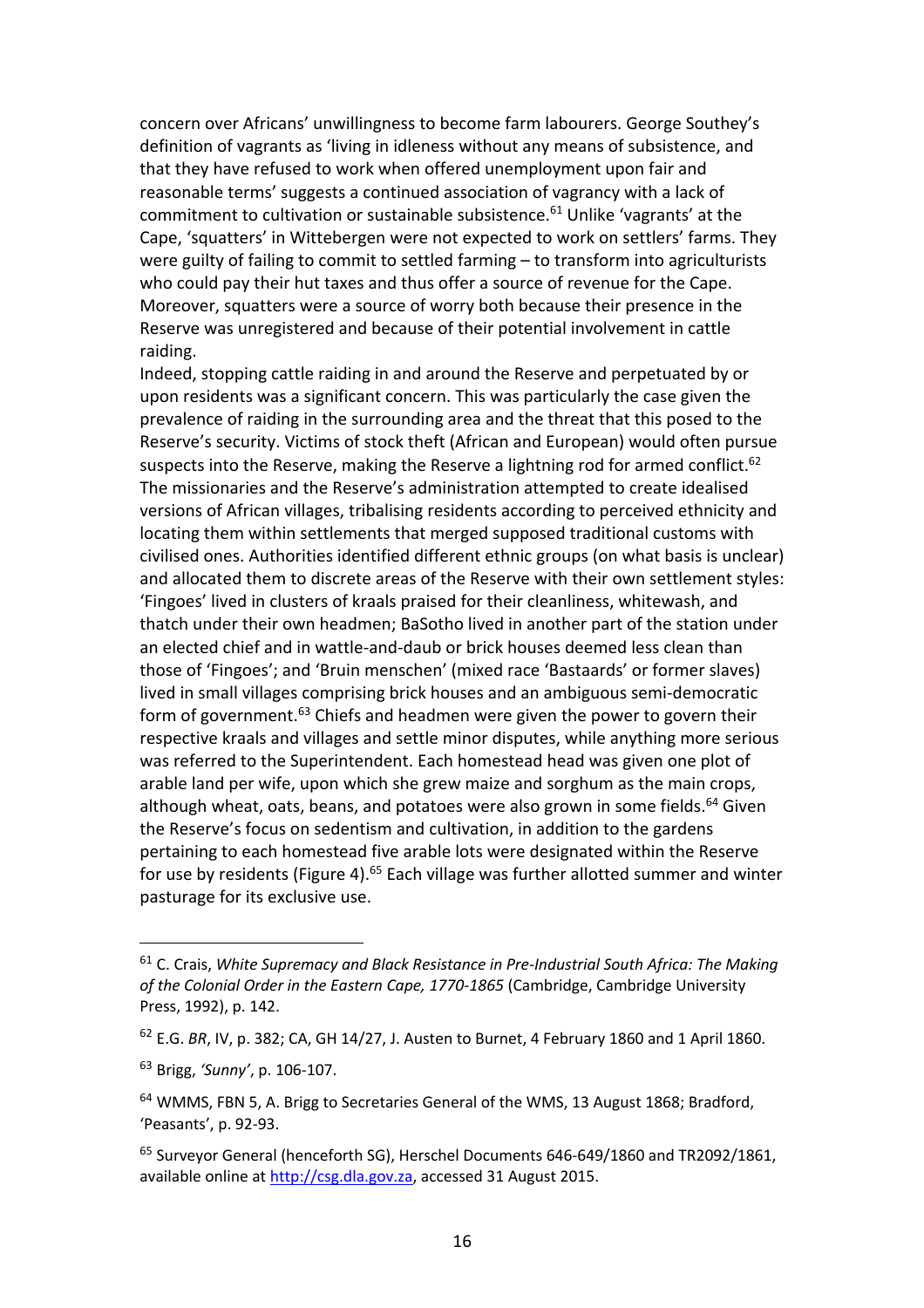Inasmuch as this scheme broadly echoed Sotho and Tswana systems of land disposition, the crucial difference was that no part of the agricultural or stock increase was returned to chiefs or headmen, nor (theoretically) would they be paid to Wittebergen officials. As the Reserve aimed to create a rural labour force by enabling residents to acquire and retain property and produce, the chiefly prerogative to claim some or all of the gains of village residents, whether for personal use or as public goods, was removed. Elaborating upon Bundy's statement that Wittebergen's refugee population lacked big chiefs and therefore was open to surplus production,<sup>66</sup> traditional leadership was not so much absent as devolved to a more local level and carefully gutted in its control over land tenure and agriculture.<sup>67</sup> The Reserve's policies towards residents were shaped definitively during the tenure of its second Superintendent, John Austen. Austen administered the Reserve through a combination of African and Western law, as he interpreted these.<sup>68</sup> For a time he was considered a suitable authority figure: he spoke 'English, Dutch & Kafir with equal fluency & showed considerable tact in the management of the numerous clans & tribes represented in the district.<sup>'69</sup> This number grew in large part through the efforts of the mission station: after Shepstone's departure for the relocated Kamastone mission station, successive missionaries reported the settlement of a large number of diverse peoples in the Reserve.<sup>70</sup>

The mission station (Figure 5) was the social centre of gravity in this arrangement but despite efforts to consolidate the Reserve's population, a large number of people lived at a remove from it. Mission sub-stations were established among 'Fingo' and 'Bastaard' communities already residing in the area but unwilling or unable to move more fully within the mission station's ambit.<sup>71</sup> These sub-stations seem to have persisted during the life of the Reserve as fairly informal and almost certainly overseen by African ministers;72 unfortunately, the paucity of written records either produced by these ministers or retained by the WS means that they (along with most of their parishioners) number among Wittebergen's historically silenced communities. Both European and African missionaries' work included itinerant preaching at the edges of the Reserve and throughout the surrounding

<sup>66</sup> Bundy, 'Peasants in Herschel: A Case Study of a South African Frontier District', in S. Marks and A. Atmore (eds), *Economy and Society in Pre-Industrial South Africa* (London, Longman, 1980), p. 210-211.

<sup>67</sup> Cf. Beinart, '*Amafelandawonye'*, p. 230.

<sup>&</sup>lt;sup>68</sup> For accounts of Austen's competence and eventual removal, see CA, CA, Colonial Office (hereafter CO) 4164, J.M. Orpen, 'Regarding John Austen's Unfitness To Be Superintendent of Natives near Aliwal North'; *BR*, V, p. 237, 266.

 $69$  MMA, DFEP, D. Brigg, 'Notes on the early history of Herschel Native Reserve, Aliwal North, Cape Colony', ND 1906, emphasis original.

<sup>&</sup>lt;sup>70</sup> Between 1848 and the late 1870s these included Johannes Bertram, Gottlob Schreiner, John Daniel, Arthur Brigg, and Richard Giddy.

<sup>&</sup>lt;sup>71</sup> CA, GH 28/53, J.P. Bertram to Assistant Surveyor General, 26 March 1850.

<sup>&</sup>lt;sup>72</sup> WMMS, FBN 14, A. Brigg to Secretaries General of the WMS, 4 June 1861; FBN 5, A. Brigg to Secretaries General of the WMS, 13 August 1868.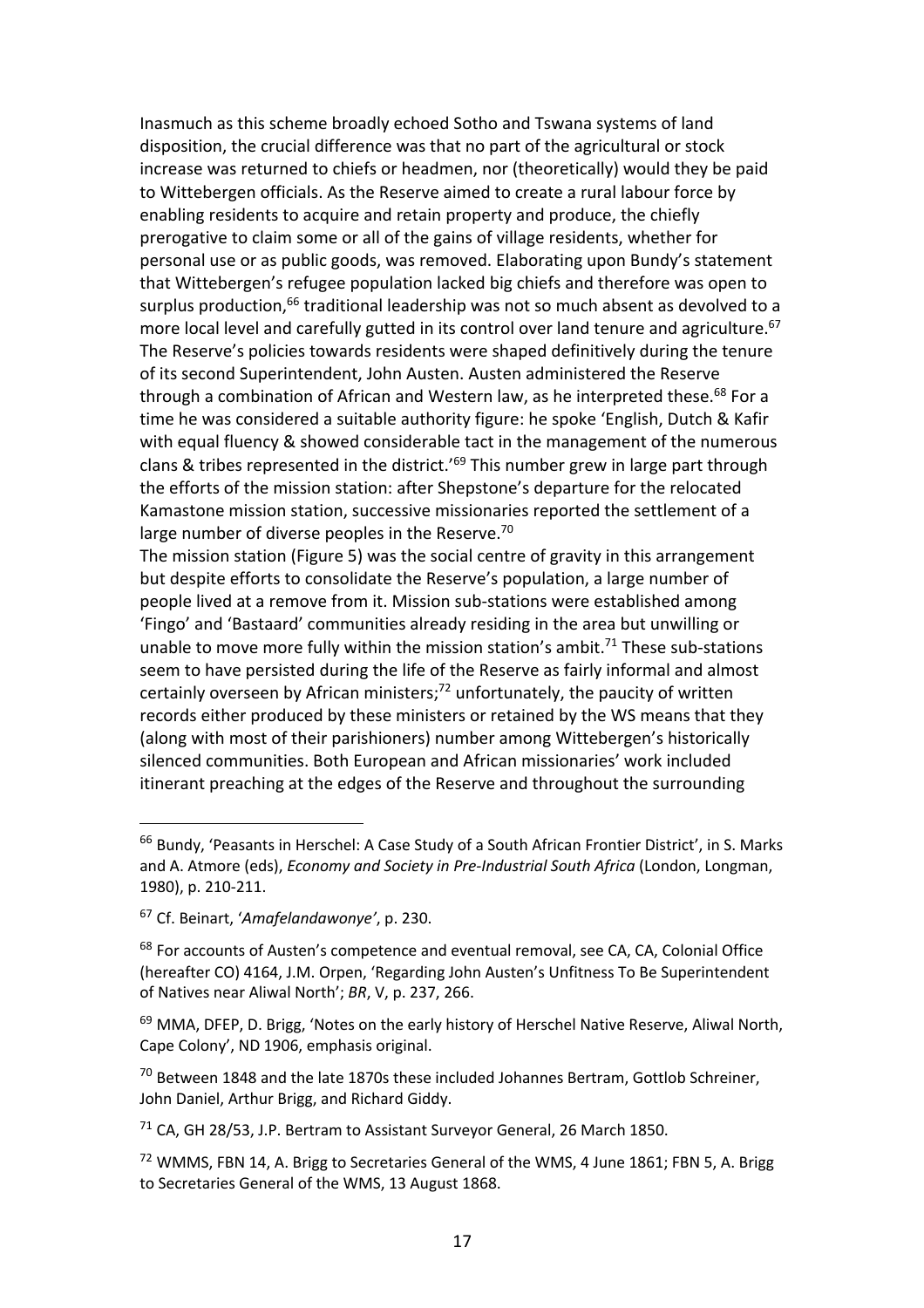region. Arthur Brigg described how his wanderings took him to the kraals of 'Batlokuoa', 'Mantatees', and 'Amahlubi', representing peoples who had been dispersed following earlier violent conflicts elsewhere in the subcontinent.<sup>73</sup> Despite the missionaries' emphasis on settlement and cultivation close to the mission station, creating sub-stations and itinerant preaching circuits was an acknowledgment of the practicalities of dealing with populations that were unavoidably mobile or resistant to cultivating the Reserve's main arable plots. Seen another way, missionaries' logic of landscape had to capitulate to what their parishioners were willing to accept. Additionally, while many people living at these peripheries requested the presence of a missionary among them and even occasionally attended services at the main station, it was at this remove that Wittebergen's project was the most fragile. These communities were under less supervision and therefore more vulnerable to both the depredations and temptations of itinerant and raiding lifestyles than those residing closer to the station. To the extent that we can conceive of Wittebergen as adhering (at least in part) to the mission-as-beacon model, we can consider the Reserve's social and Christian landscape as tracing axes of public adherence to spiritual and agricultural projects; the farther from the station one was, the less public one's Christian persona could be.

For Wittebergen's missionaries, the establishment of permanent, idealised settlements, with rights to arable land residing with their occupants rather than chiefs, constituted a transformation of the Wittebergen landscape, its inhabitants, and their political culture. Following Lester, this was a paternalism that combined closely-monitored bourgeois morality with commerce, and which held transformative potential for the entire social and physical landscape.<sup>74</sup> In accounts rife with agricultural imagery, such as Bertram's statement above, missionaries described how the country was flourishing through the preaching of the gospel. Bertram stated his belief that owing to the influence of Christianity and its attendant institutions, the station's residents who hitherto 'could never live without continual war' were now able to live in peace.<sup>75</sup> The mission station was not only capable of reforming those willing to live under 'the banner of the cross', but also of sowing a seed of peace that could calm an entire region troubled by marauders. The duty of the many native assistants and African preachers recruited by Wittebergen's missionaries was to help this seed spread beyond the focal point of the station. While Bertram's and others' early accounts described Wittebergen's spiritual and agricultural bounty, within scarcely more than twenty years these were turned on their heads. From 1850 to the mid-1860s, largely as a result of violent conflicts from the Cape and between Boers and BaSotho, the Reserve's population rose from around 2,000 to around 22,600, straining the already limited carrying capacity of the

<sup>73</sup> Brigg, *'Sunny'*, p. 132, 134.

<sup>74</sup> Lester, *Imperial*, p. 60.

<sup>75</sup> WMMS, FBN 20, Box 315, J.P. Bertram to Secretaries General of the WMS, 9 November 1849.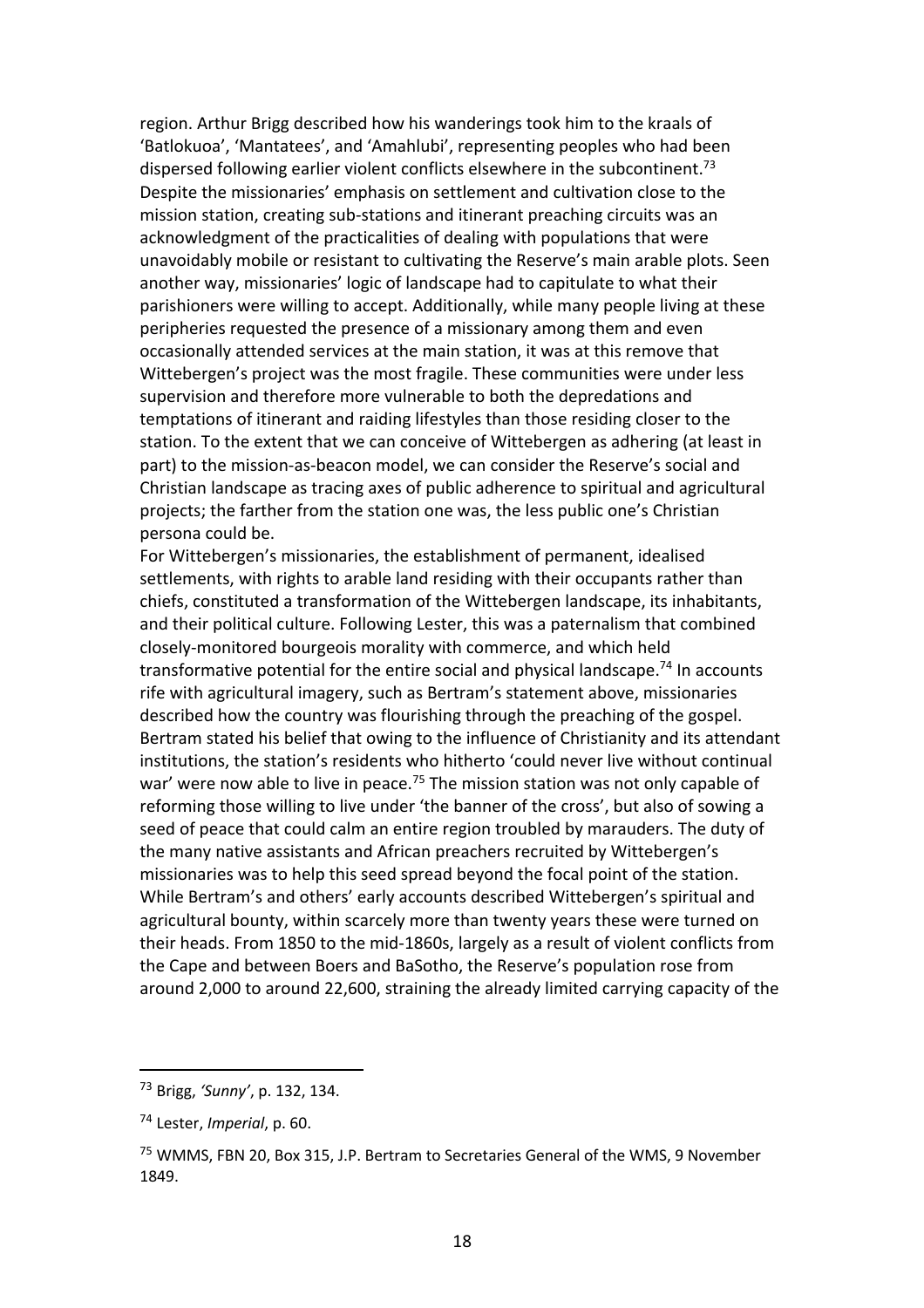Reserve's land and the quantity of land available.<sup>76</sup> Drought was common and devastating. Brigg wrote at least twice to WMS officials, asking that the station relocate east to the more temperate site of Bensonvale, saying: 'The people here […] live on "rocks", thence cannot grow rich nor contribute to the cause of God' (Figure 6).77 In its isolation, the Reserve struggled to acquire medical provisions and the combination of overcrowding and environment led to a rise in illness.<sup>78</sup> This trajectory fits with Bundy's thesis that the rise of the rural peasantry was swiftly followed by a fall due to a lack of arable land, overpopulation, indebtedness, and environmental stress. However, Beinart has shown that that perceptions of environmental distress were often rooted in European ideas about conservation and supposed African 'mis-management', rather than representing enduring environmental conditions.<sup>79</sup> The point I want to draw out here is that inasmuch as land was a major physical and symbolic component of mission, at Wittebergen the land itself would not always cooperate. That landscape could operate in different ways and with different meanings was a challenge for Wittebergen's missionaries in terms of practice and Christian teachings, and is echoed in the Reserve's 'buffer logic'.

At the outer periphery of the Reserve were Moorosi, his BaPhuthi, and other cattle raiders. According to Ellenberger, in the years following the Reserve's founding, 'Moorosi still held sway [over the Wittebergen area] and exercised his rule in the territory unaware of any political or geographic change.'80 Officials within the Reserve were initially compelled to recognise this authority: when James Ayliff, the Reserve's first Superintendent, was required to register residents, he admitted that he could only do so once Moorosi was consulted. Additionally, Moshoeshoe seems to have assured Moorosi that those lands south of the Senqu and west of the Tele were still under the latter's jurisdiction.<sup>81</sup>

Nevertheless, by 1859 Moorosi had been expelled from the Reserve (the reason is unclear) and in doing so Moorosi had thereby forfeited his and Moshoeshoe's rights to occupy the eastern end of the Reserve, according to the Cape's interpretation of land tenure.<sup>82</sup> However, although Wittebergen's amputation of Moorosi's territory limited his access to and movement within the Reserve, Moorosi's mobile form of chieftainship allowed him to re-shape his polity and his territories. Moorosi and his BaPhuthi withdrew to their settlement across the Tele River at Bolepeletsa and re-

<sup>76</sup> CA, GH 28/53, R. Robinson to Colonial Secretary, 31 March 1850; *BR*, III (Cape Town, W.A. Richards and Sons, 1883), p. 238; Brigg, *'Sunny'*, p. 106; cf. Bradford, 'Peasants', p. 93.

<sup>77</sup> WMMS, FBN 14, A. Brigg to Secretaries General of the WMS, 27 July 1863; FBN 20, A. Brigg to W. Boyce, 7 September 1870, emphasis original.

<sup>&</sup>lt;sup>78</sup> WMMS, FBN 5, A. Brigg to Secretaries General of the WMS, 20 July 1864.

<sup>79</sup> Beinart, *The Rise*, p. 336-339.

<sup>80</sup> MMA, DFEP, D.F. Ellenberger, 'History of the Basuto, ancient and modern: Third period', unpublished manuscript, ch. 29.

<sup>81</sup> MMA, DFEP, J.M. Orpen, 'Extracts from Official Papers', 5 July 1911.

<sup>82</sup> *BR*, III, p. 106-107.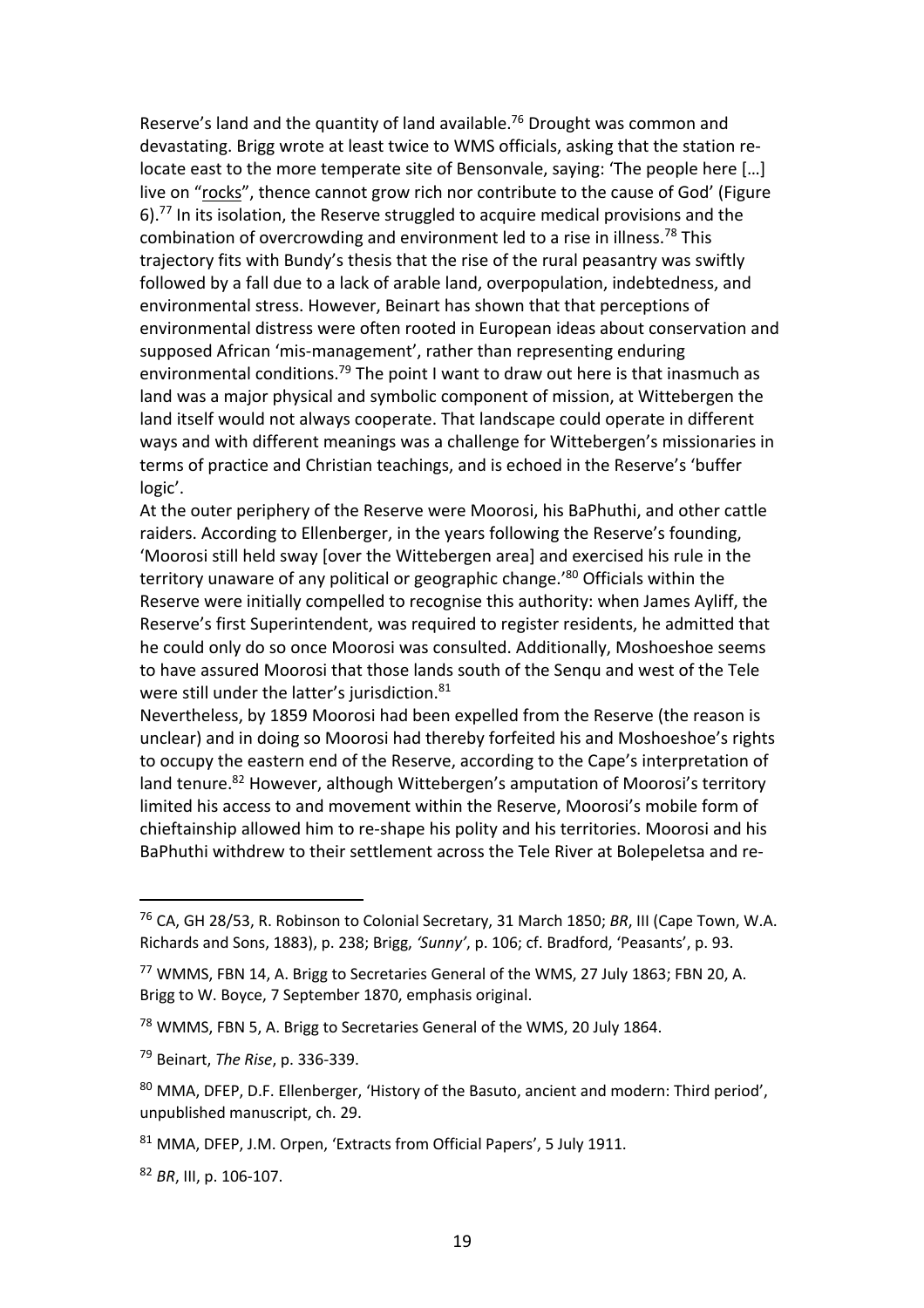oriented their cattle raiding to take in the Reserve and areas farther eastward through the Maloti-Drakensberg Mountains and into Natal.<sup>83</sup>

To Wittebergen's authorities, it appeared that Moorosi had 'let loose his thieves upon the border, and […] taken to himself the position at the head of a Banditti of robbers.'84 Skirmishes and gunfights took place near Wittebergen's borders, with residents of both the Reserve and neighbouring towns attempting to impose order, adding to the atmosphere of unruliness on the fringes of the Cape and mission authority.85

Within the Reserve, roads, gardens, and kraals became sites of contest as Moorosi's BaPhuthi struggled to assert their mobility and access to resources such as crops and livestock. Austen barred Moorosi from gardens that he had planted prior to his expulsion. This was especially significant as BaPhuthi appear to have relied more heavily on horticulture than field agriculture, meaning that this exclusion impacted BaPhuthi subsistence and economy. Moorosi used trails through the Reserve to provision his polity, primarily with traded goods and ammunition. Austen responded by blocking at least one of these.<sup>86</sup> Officials suspected that Moorosi had followers or at least occasional raiding partners from the Reserve, to which was added concerns that the raids occurring around the Reserve were stimulating lawless activity within it.<sup>87</sup> Austen reported that BaPhuthi were slaughtering animals belonging to the mission station and confiscating stock and crops from people within Wittebergen. In one such incident, Austen described how one of Moorosi's sons confiscated the livestock of a resident because the resident must have been spying for Austen, given Austen's detailed knowledge of Moorosi's theft.<sup>88</sup>

In these and other raids, the landscape became an advantage for mobile raiders mounted on horseback, like Moorosi and his BaPhuthi. Settlements atop *liqhobosheane* were useful not only as easily-defensible refugia for people and goods, but also as vantage points from which to observe the movements of, for instance, commandos.<sup>89</sup> For those not tied to field agriculture, the Maloti-Drakensberg Mountains and their adjoining lowlands offered opportunities to range across diverse political and environmental spaces while remaining beyond the reach of people and apparatuses (i.e. military forces) that struggled with the rugged terrain. Ultimately, Moorosi and his BaPhuthi were spatially constrained by factors such as Basutoland's 1871 annexation to the Cape and the establishment of surveillance infrastructure like magistracies and police stations.

<sup>86</sup> *BR*, IV, p. 271.

<sup>88</sup> *BR*, IV, p. 522.

<sup>83</sup> King and Challis, 'The Interior World'.

<sup>84</sup> *BR*, IV, p. 449. Cf. R. King, 'Cattle, Raiding, and Disorder in Southern African History', *Africa*, in press.

<sup>&</sup>lt;sup>85</sup> CA, CO 4164, J.M. Orpen to J. Austen, 9 October 1865; MMA, DFEP, J.M. Orpen to J. Ayliff, ND 1906; J.M. Orpen to D.F. Ellenberger, ND 1907.

 $87$  CA, GH 14/27, J. Austen to Burnet, 2 February 1859; J. Austen to Burnet, 4 February 1860.

<sup>89</sup> King, 'Living on Edge'.